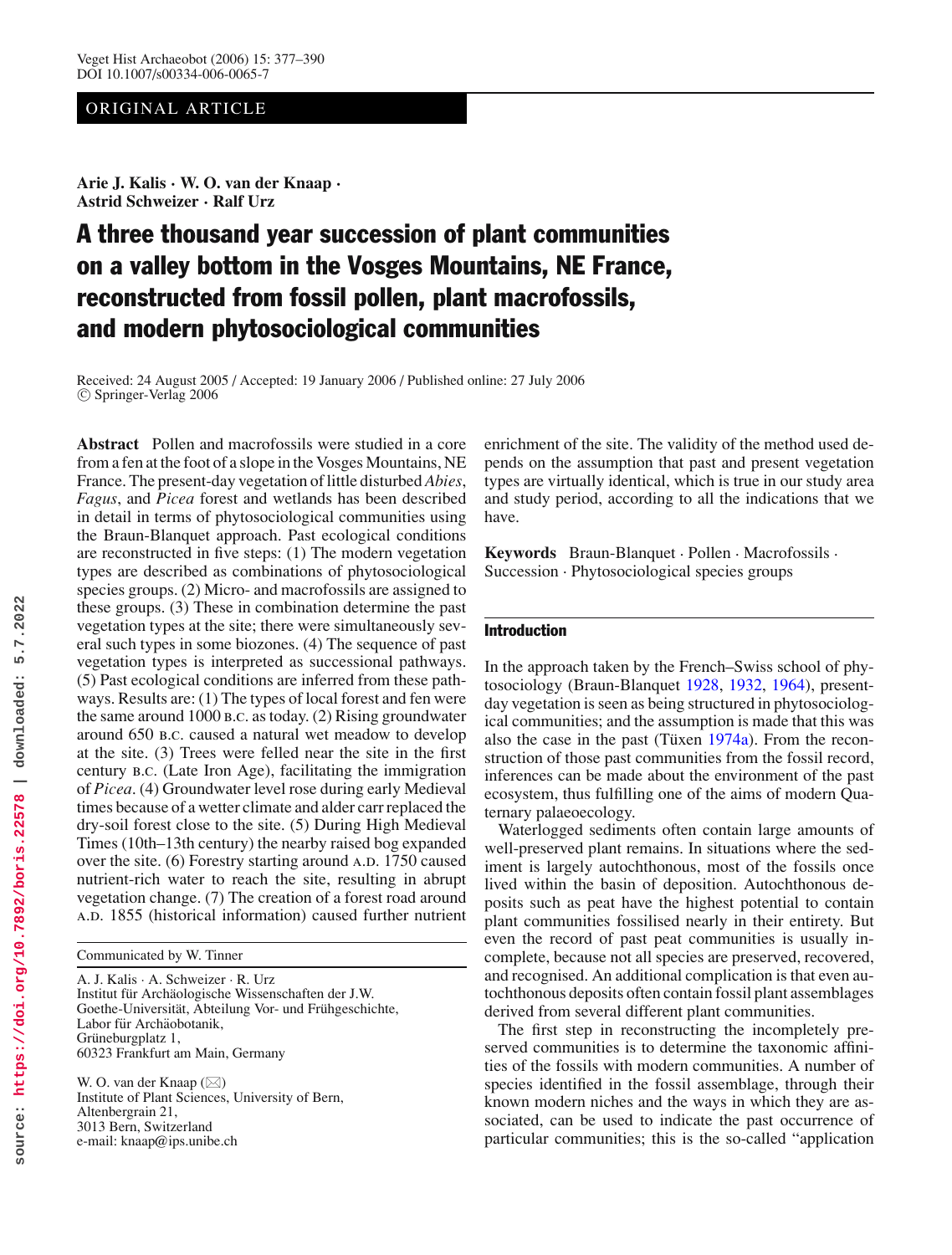backwards in time of known ecological and sociological preferences of taxa" (Birks and Birks 1980, p. 231). Such species with a well-defined narrow ecological tolerance are called *indicator species* (Janssen 1967, 1986). The use of indicator species, however, has its limitations for the following reason. In modern floristic phytosociology (according to the Braun-Blanquet approach) plant communities (phytocoenoses) are defined in terms of taxonomic (qualitative) rather than quantitative composition. The type of community is determined by the presence or absence of so-called *diagnostic species* (character- and differentiating species). Presence or absence of particular fossils might therefore provide a basis for reconstructing past communities. Unfortunately, diagnostic species typically have a narrow ecological amplitude, occurring in a few communities only, this being what makes them diagnostic in syntaxonomy. Diagnostic species are therefore rare in real vegetation and may be lacking in fossil assemblages. This makes them of little use for the recognition of the syntaxonomic type of most actual plant communities. The importance of diagnostic species lies in their value as exclusive species in the syntaxonomic system; they were never meant to enable the identification of a given stand of vegetation, let alone a particular fossil plant assemblage.

Because of the wide ecological range of the more abundant (not diagnostic) plant species, most plant communities combine species from several series of syntaxa. Therefore the phytosociological position of communities is determined not from the behaviour of single plant species, but by comparing the full combination of species with that of the syntaxa described in the formal syntaxonomic system; it is the combination of species rather than a few diagnostic species that characterises the plant communities and that is used to identify them in the field (Scamoni and Passarge 1959). This method differs from the Uppsala school of vegetation science in its acceptance of the association concept in the sense of Braun-Blanquet (Malmer and Trass 1973).

We therefore attempt to identify the past vegetation types by using characteristic combinations of taxa from the total list of fossils encountered in the fossil assemblages. Special care is needed, because fossil assemblages do not fulfil the requirements of homogeneity of vegetation and completeness of species inventory as set by the modern phytosociological approach of vegetation sampling (Mueller-Dombois and Ellenberg 1974; Schaminée et al. 1995), and also the information on taxon abundance and cover is lost. The fossil assemblages are incomplete as they depend on the former input of plant remains, preservation, and taphonomic processes; however they retain their characteristic taxonomic composition, provided that a reasonable number of taxa are preserved.

One method of reconstructing past vegetation that uses the complete fossil assemblage of taxa starts with the delimitation of recurrent groups of fossils (pollen, spores, and macrofossils) in temporal sequences by way of visual arrangement of the fossils in diagrams. Each recurrent group includes fossils that are consistently found together and is interpreted as having formed a community in the past. In the studies by Rybníček and Rybníčková (1974),

Große-Brauckmann (1968, 1976), and Janssen and Birks (1994a, b), these groups generally make good ecological and phytosociological sense and can be readily related to modern vegetational analogues. Whereas Janssen and Birks (1994a) strive for some numerical delimitation of recurrent groups through quantitative methods, the other authors stress the subjective arrangement of species in appropriate groups of similar ecology and phytosociology (e.g., Große-Brauckmann 1986, p. 605). The method of recurrent groups can give detailed results only if the fossils of just one plant community are encountered in a sediment sample. Usually, however, modern wetland vegetation is a mosaic of different plant communities and this was probably also the case in previous times. Thus in sediments that contain the remains of several plant communities, the use of recurrent groups leads only to very generalised reconstructions such as alder carr, sedge swamp, wet meadow etc., as is the case in the studies cited above. Here, we propose a different, more refined approach, resulting in a syntaxonomically more detailed reconstruction.

In this paper we reconstruct past communities from fossil assemblages by using groups of plant species showing similar phytosociological behaviour today. Modern communities can be defined by the presence and absence of sociological species groups, a method first described by Scamoni and Passarge (1959). Sociological species groups are groups of species with similar phytosociological behaviour, i.e. they occur as a group in more or less the same list of plant communities and are absent in all others. Species within a group often have comparable ecological demands, but this is not necessarily so because plant communities consist of complex inter-species relationships that can cause species to grow outside their ecological optimum. Sociological species groups are therefore appropriate for an alternative description of modern plant communities. The great advantage of this approach is that all species, including the common ones, play a role in the definition of plant communities. This allows different ways of unravelling fossil plant assemblages, as was pointed out by Janssen (1967).

A prerequisite of our approach is the principle of actuality. Phytosociological species groups can only be determined in modern vegetation, whereas their application to fossil assemblages demands the assumption that the plant species involved had the same sociological behaviour throughout the time span studied. The further one goes back in time, the less likely this assumption may be, because the sociological behaviour of plants depends heavily on the species pool. As long as one deals with more or less the same flora, plants will have grown together according to the same principles as they do in modern vegetation. This can be assumed for our study area of mire and woodland in the upper montane vegetation belt of the Vosges Mountains during the last three millennia. This approach may fail in earlier periods such as the Atlantic, when the fir and beech that dominate the forests today were absent. However, according to known palaeobotanical finds mesotrophic wetland vegetation seems already to have reached its present species composition in early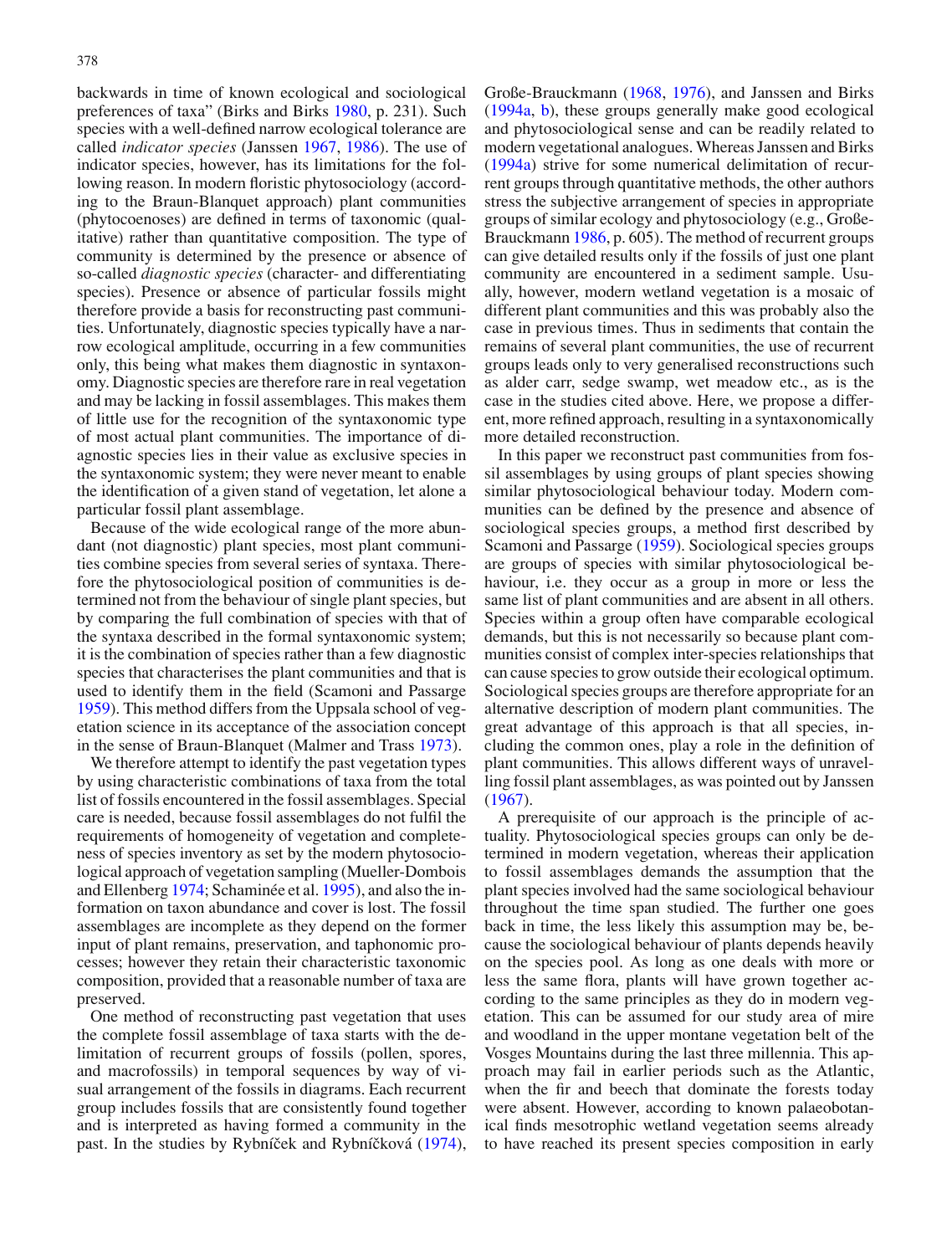Holocene times (Tüxen  $1974b$ ). The principle of actuality also requires that the environmental factors acting in the past upon the vegetation fall within the range that these factors have today. We can safely assume that this was the case in our study area, not only with factors dependent on topography (such as microclimate and soil), but also with human impact on vegetation, which ranges from absent to low even today.

#### Location and description of the site

The study site is a valley-bottom peat bog  $(48^{\circ}02.9^{\prime}N,$ 6◦57.1 E; elevation 945 m a.s.l.) in the central Vosges Mountains, a 120 km long mountain range stretching NNE– SSW in northeastern France (Fig. 1). The central Vosges reach altitudes of around 1200 m, culminating in the Hohneck at 1362 m a.s.l. The valley of concern is the Grande Basse, a 2.5 km long and 900 m wide former glacier cirque situated about 5 km west of the Hohneck in the municipality of La Bresse. The lowest part of the valley bottom lies at 900 m a.s.l. and its steep slopes reach to about 1100 m, even to 1180 m on the north-facing slope. The last glaciation has left a complex pattern of glacial and periglacial features such as boulder fields, kame terraces, and kame ridges, which make the valley almost inaccessible. The kame ridges hamper the discharge of water and, in combination with a precipitation of around 2000 mm/year, have given rise to a complex mosaic of wetlands including mires, carrs, peat bogs, and wooded mires. This has further reduced the accessibility, eventually leading to the preservation of several nowadays very rare near-natural ecosystems. The vegetation types surrounding the study site are shown in Fig.  $2$ . The valley was first opened up in  $A.D.$ 1855, when a gravel road was built that passes the study site at a distance of ca. 55 m.



in the Vosges Mountains, France



**Fig. 2** Sketch map of vegetation surrounding the coring site, made in July 2005. Vegetation types are according to Table 2. The star indicates the study site; the vegetation at site is transitional between Sphagnetum medii and Chaerophyllo-Ranunculetum. A, *Alnus glutinosa*, small group of trees

The present vegetation of the valley is near-natural forest and mires. A diverse geology and the complex geomorphology enabled the development of a rich variety of plant communities. From a biogeographical view this valley is famous for having one of the few indigenous locations of spruce (*Picea abies*) in the Vosges (Kalis 1984b).

The area belongs to the upper montane vegetation belt. Fir (*Abies alba*) dominates the montane vegetation belt and reaches its upper limit at about 1000 m a.s.l., above which the woodland is dominated by beech (*Fagus sylvatica*) and sycamore (*Acer pseudoplatanus*). Spruce forests are restricted to a few steep north-facing slopes around 1050 m a.s.l. (plant communities belonging to Luzulo–Piceetum) and along the margins of peat bogs (Mastigobryo–Piceetum). The bedrock has a distinct impact on the plant cover. The eastern part of the valley has poor oligotrophic soils on acid granite, with coniferous forests (Luzulo–Fagetum and Luzulo–Piceetum). The western part (where the study site is) has basic granite rich in easily weathering minerals and fertile mesotrophic soils with species-rich deciduous woodland (Aceri–Fraxinetum, Fago–Fraxinetum, and Ulmo–Aceretum). Also on the wetlands the whole range from highly oligotrophic raised-bog communities to almost eutrophic megaforb (tall herb) communities is present, depending on the origin of the surface water. The relevant plant communities will be presented in more detail below.

### **Methods**

#### Pollen analysis

Overlapping sediment cores were taken in the field using an Eijkelkamp gouge (diameter 6 cm) and subsampled in the laboratory for pollen analysis with a small corer of a known volume  $(0.3 \text{ cm}^3)$ . The pollen samples were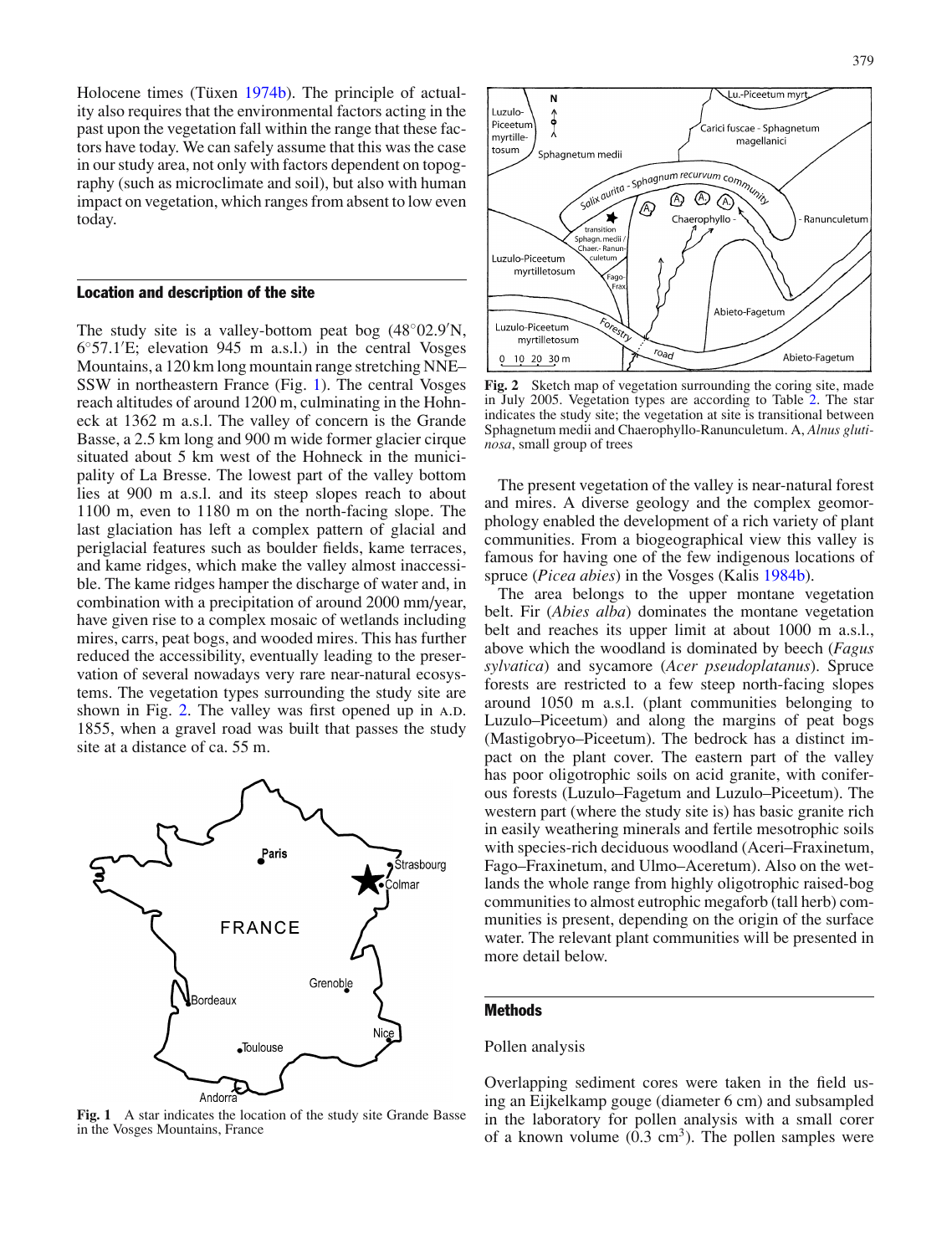from 312.5 to 787.5. Whole slides were counted. Pollen and spore identification was made to the lowest taxonomic level using the following keys: Fægri and Iversen (1989), Punt et al. (1976–1995), and Moore et al. (1991), as well as the reference collection of the Laboratory of Archaeobotany of Frankfurt University and of the Institute of Plant Sciences of the University of Bern. The pollen types are named, and partly re-named, after plants common in the region of study, here the Vosges Mountains. The identity of the re-named pollen types is given in the caption to Fig. 3. All pollen and spore percentages are calculated on the basis of a pollen sum (100% by definition) of trees, shrubs, and herbs growing on dry soil (shown in Fig. 3A); excluded from this sum are pollen and spores of wetland and aquatic taxa (shown in Fig. 3 parts 2 and 3).

#### Macrofossil analysis

Macrofossil analysis was carried out on the same core as the pollen analysis. The subsample volume was  $25.5 \pm 3.6$  ml. The samples were washed over a 0.2 mm sieve and the residue searched for plant remains. Identification of plant macrofossils was made by comparison with modern reference material and the identification keys of Berggren (1969, 1981), Anderberg (1994), and Körber-Grohne (1964, 1991). The macrofossils are depicted in the diagrams either as counts per subsample, or as presence/absence.

### Radiocarbon dating

Four samples were radiocarbon dated (Table 1). The age– depth relationship was established by linear interpolation between calibrated radiocarbon dates.

## Establishment of the phytosociological species groups

The vegetation of the municipality of La Bresse, in which the study area Grande Basse lies, has been the object of phytosociological studies by a research team from the University of Utrecht (Janssen and Punt 1998). These studies were carried out before the region was opened up for skiing tourism. This has resulted in three dissertations (De Valk 1981; Kalis 1984a; Bick 1985), several publications (Daniels et al. 1987; Janssen 1986; Janssen and Braber 1987; Kalis 1984b, 1985), and many research reports. The vegetation of the Grande Basse is extensively described in van Reenen (1979), Kalis (1984a), and Bick (1985). Similar studies of woodland vegetation in La Bresse are



**Fig. 3** Pollen and macrofossil diagram for the Grande Basse. Microfossils (pollen and spores) are drawn as black silhouettes, with 5-times exaggeration in white and depth bars at sample levels and dotted baseline; macrofossils are drawn as histograms (numbers)

or dots (presence), with solid baseline. Pollen types renamed from Punt et al. (1976–1995) are: *Ranunculus aconitifolius* group (*Ranunculus sceleratus* group), *Stellaria alsine* group (*Cerastium fontanum* group), and *Stellaria nemorum* group (*Cerastium cerastioides* group)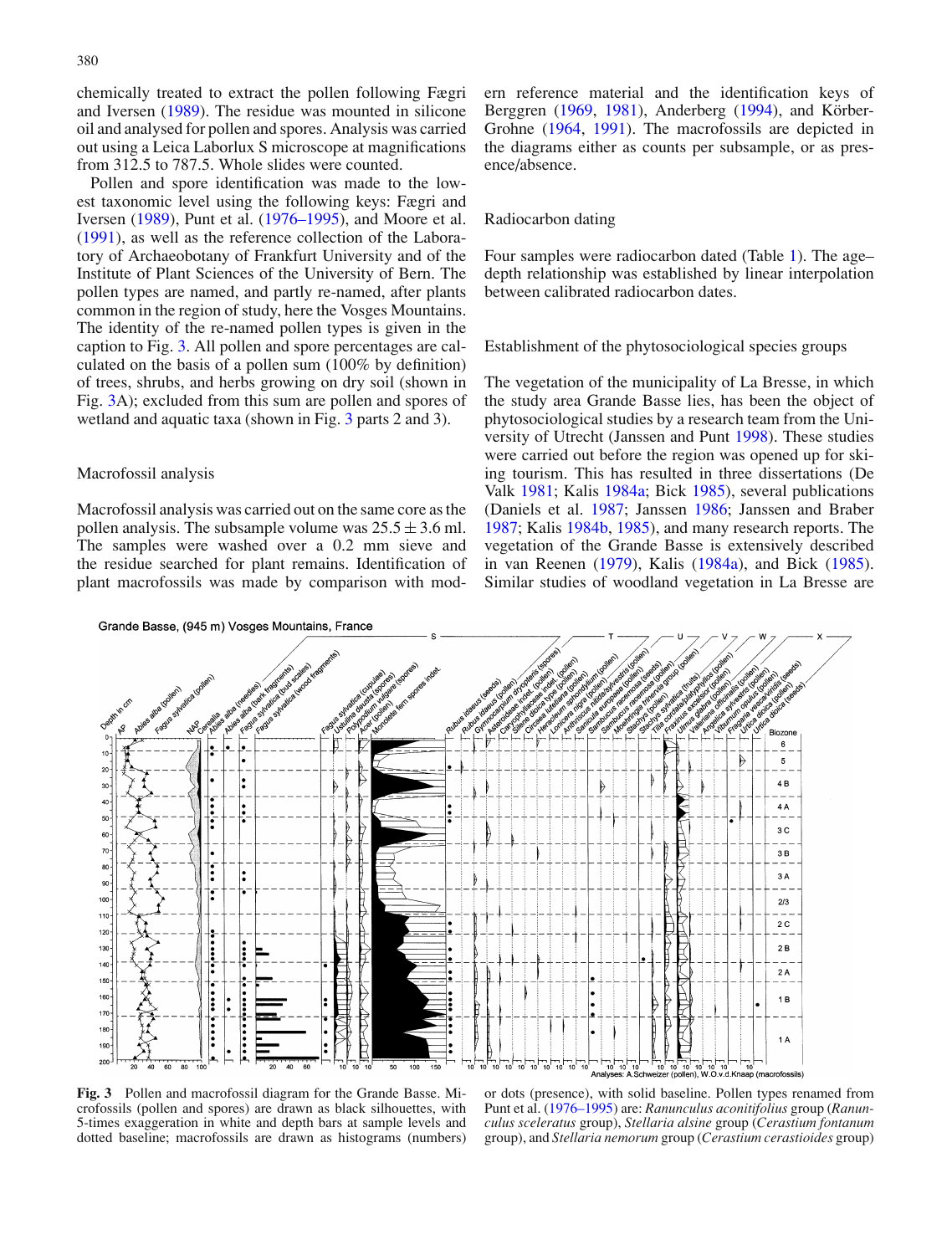by Jager (1976), Scheepstra (1978), and De Valk (1981). These studies give a comprehensive view of the modern plant communities of the Grande Basse. The delimitation of the sociological species groups used in the evaluation of the fossil plant assemblages has been made on the basis of those descriptions. Plant nomenclature follows Oberdorfer (1994).

## **Results**

Pollen and macrofossil data

The pollen and macrofossil data are shown in Fig. 3.

Recent vegetation

Recent vegetation communities are listed in Table 2.

## Phytosociological species groups

In Table 3, 97 vascular plant taxa belonging to 21 phytosociological species groups are ordered on the basis of absence/presence and dominance in the 26 vegetation types (Table 2) relevant for the study area. Five among the 97

fossil taxa encountered (pollen and/or macrofossils) are not listed for any of these vegetation types (*Carex ovalis*, *Prunella vulgaris*, *Rhinanthus*spec., *Rumex acetosella*, and *Stellaria media* ssp. *neglecta*), but the species do grow in the study area today, mostly not in closed forest but on forest tracks and along roadsides. Most of these were found as macrofossils at a depth of 51 cm (biozone 3C). Some of the fossils could not be assigned to species, which is regrettable notably for Poaceae and *Carex* because these include many relevant species. The assignment of plant species to phytosociological species groups is uncertain for some other pollen types (Asteraceae subfam. Cichorioideae). The plant communities are sufficiently well separated by the fossils, even though species not encountered as fossils are omitted. Additional information on the species groups is given below.

- Group D: *Carex limosa* (and *Scheuchzeria palustris*; not found as a fossil) characterises bog hollows.
- Group E: *Drosera rotundifolia* and *Carex pauciflora* (the latter not identified as a fossil) characterise raised bogs. Group F: All species were found as fossils.
- Group G: Characterised by Cyperaceae pollen; relevant species in the vegetation are mainly *Eriophorum vaginatum*, *Carex rostrata*, and *Carex fusca*.
- Group H: *Vaccinium myrtillus*, *V. uliginosum*, and *V. vitisidaea* (all represented by *Vaccinium* pollen) have their



**Fig. 3** Continued.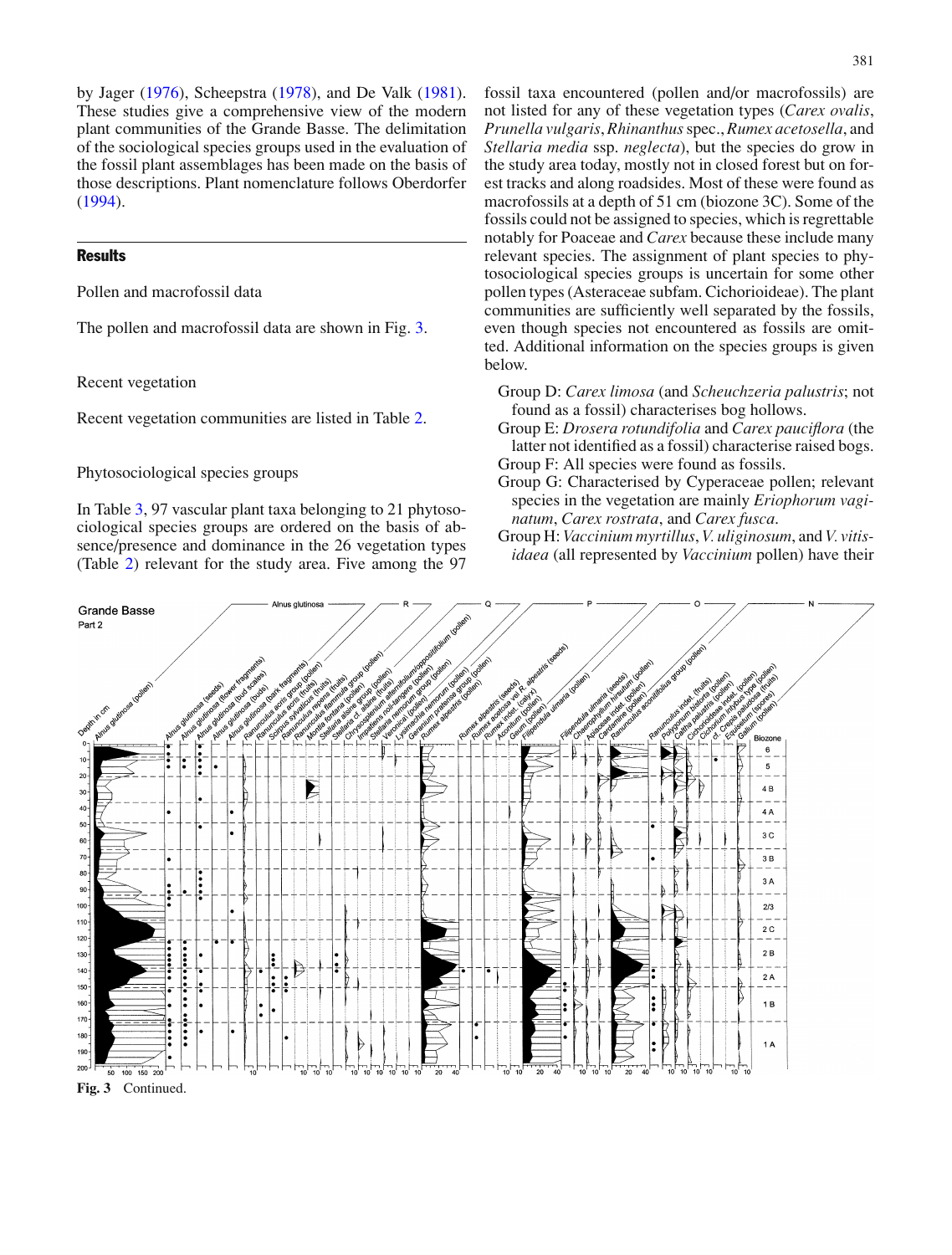**Table 1** AMS radiocarbon dates from the Grande Basse. OXCAL 3.5 with INTCAL98 calibration data set was used for calibration<sup>a</sup>

| Lab. code | Depth $(cm)$ | Material dated        | $\delta^{13}C$ (%o) | ${}^{14}C$ age (B.P.) | Cal age $(1\sigma$ -range) |
|-----------|--------------|-----------------------|---------------------|-----------------------|----------------------------|
| Erl-4242  | 67.5         | <i>Sphagnum</i> stems | $-29.11$            | $880 \pm 55$          | $A.D. 1040 - 1220$         |
| Erl-4311  | 127.5        | <i>Picea</i> needles  | $-28.78$            | $1994 + 54$           | 50 B.C. $-A.D. 80$         |
| Erl-4243  | 135.5        | Urtica seeds          | $-28.85$            | $1981 \pm 57$         | $50 B.C.-A.D. 80$          |
| Erl-4244  | 197.5        | <i>Fagus</i> branch   | $-29.66$            | $2845 \pm 64$         | $1130 - 910$ B.C.          |

<sup>a</sup>Laboratory No.: Erl, Physikalisches Institut der Universität Erlangen-Nürnberg, Erlangen

optimum here; also important are *Avenella flexuosa* (Poaceae pollen) and *Galium harcynicum* (*Galium* type pollen).

- Group I: *Lycopodium annotinum*, *Huperzia selago*, and *Blechnum spicant* characterise the transition from *Picea* wooded mire to *Picea* forest on oligotrophic mineral soil.
- Group J: Relevant species are mainly *Molinia coerulea, Avenella flexuosa, Agrostis canina*, and to a lesser degree *Deschampsia caespitosa* and *Festuca altissima*.
- Group K: Also belonging here are *Carex nigra* (Cyperaceae pollen) and *Molinia coerulea* (Poaceae pollen); *Potentilla palustris* and *P. erecta* (*Potentilla* pollen) have their optimum here.
- Group L: Also *Dactylorhiza maculata*, not found as a fossil.
- Group M: *Salix aurita* (*Salix* pollen) occurs at the edges of minerotrophic fens, together with *Agrostis canina* and *Deschampsia caespitosa* (Poaceae pollen), and *Juncus effusus* (not found as a fossil).
- Group N: Fossil *Galium* type pollen represents mainly *Galium palustre*; fossil *Equisetum* spores represent mainly *E. sylvaticum*; fossil Asteraceae subfam. Cichorioideae pollen represents *Crepis paludosa*.
- Group O: *Myosotis sylvatica* (not found as a fossil) grows along streams; fossil *Sinapis* type pollen represents *Cardamine pratensis* and *C. amara*.
- Group P: Fossil *Geranium* pollen represents *Geranium sylvaticum* and *G. robertianum*; fossil *Geum* type pollen represents *Geum urbanum* and *G. rivale*; fossil *Epilobium* pollen represents mainly *E. alpestre*, *E. montanum*, and *E. palustre*.
- Group Q: Fossil *Chrysosplenium* type pollen represents *C. oppositifolium* and *C. alternifolium*; fossil *Cerastium fontanum* type pollen represents mainly *Stellaria nemorum* and *S. alsine*.
- Group R: Fossil *Ranunculus acris*-group pollen represents *R. acris* and *R. repens*.
- Group S: Fossil *Rubus* pollen represents *R. idaeus* and *R. fruticosus*; belonging also to this group are *Prenanthes*



**Fig. 3** Continued.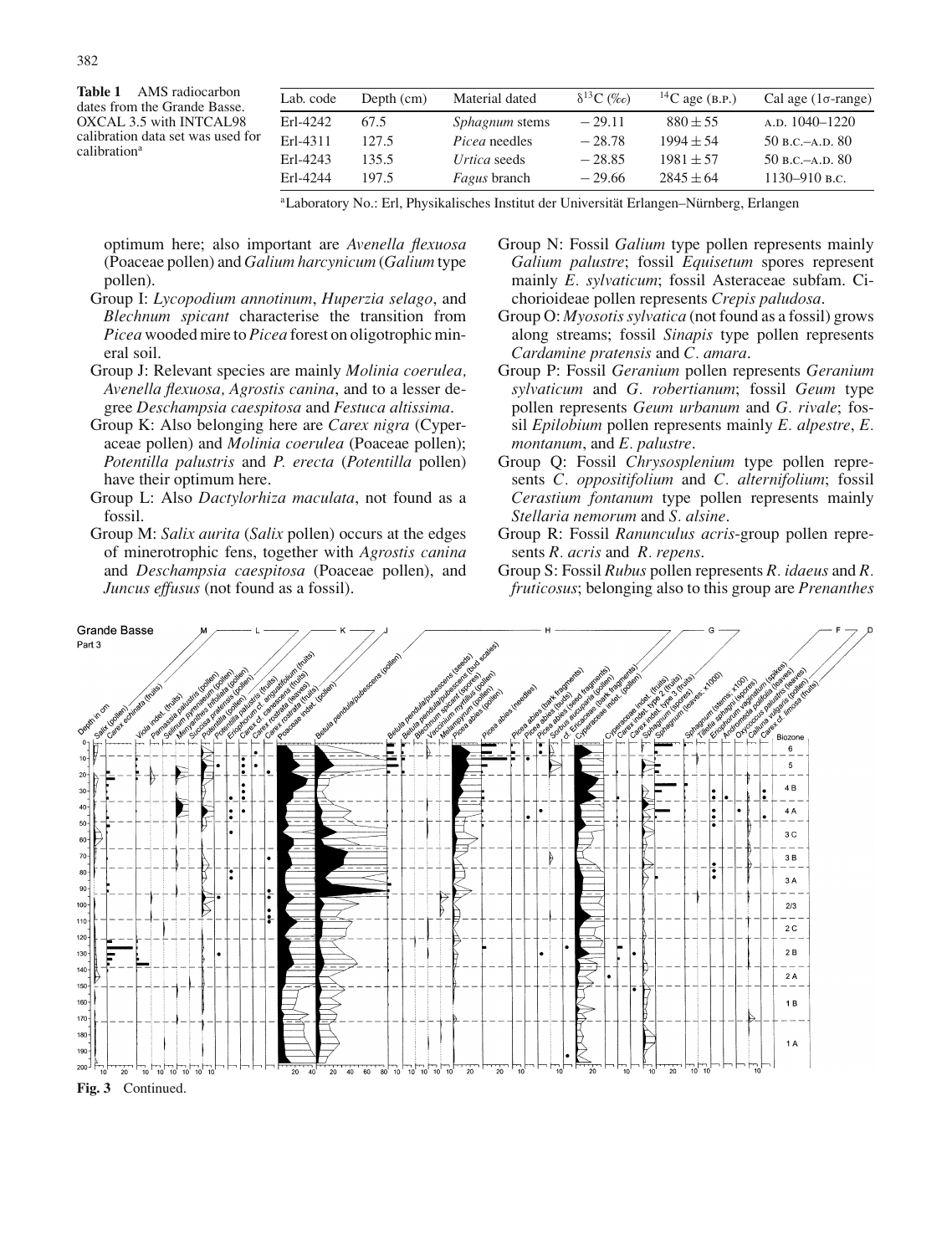**Table 2** Plant communities described in the Vosges Mountains relevant to the fossil communities

| No.            | Plant community                                                      | Based on relevées in:          |
|----------------|----------------------------------------------------------------------|--------------------------------|
| 1              | Caricetum limosae typicum                                            | Bick (1985)                    |
| $\overline{c}$ | Sphagnetum medii typicum, typical variant                            | Bick (1985)                    |
| 3              | Sphagnetum medii cladonietosum arbusculae                            | van Reenen (1979); Bick (1985) |
| 4              | Sphagnetum medii typicum, inops variant                              | Bick (1985)                    |
| 5              | Sphagnetum medii typicum, Dicranum affine variant                    | Bick (1985)                    |
| 6              | Carici fuscae-Sphagnetum magellanici inops, typical variant          | Bick (1985)                    |
| 7              | Pino-Sphagnetum, treeless facies                                     | van Reenen (1979)              |
| 8              | Pino-Sphagnetum, treeless facies                                     | Bick (1985)                    |
| 9              | Initial stage of Mastigobryeto-Piceetum                              | van Reenen (1979)              |
| 10             | Pino-Sphagnetum piceetosum                                           | Kalis (1984a); Bick (1985)     |
| 11             | Luzulo-Piceetum myrtilletosum                                        | Kalis (1984a)                  |
| 12             | Mastigobryeto-Piceetum betuletosum                                   | Kalis (1984a)                  |
| 13             | Betula-Sphagnum recurvum community                                   | Bick (1985)                    |
| 14             | Caricetum fuscae agrostietosum caninae, Potentilla palustris variant | Bick (1985)                    |
| 15             | Caricetum fuscae agrostietosum caninae, inops variant                | Bick (1985)                    |
| 16             | Salix aurita-Sphagnum recurvum community with Vaccinium myrtillus    | Bick (1985)                    |
| 17             | Salix aurita-Sphagnum recurvum community with S. squarrosum          | Bick (1985)                    |
| 18             | Salix aurita-Sphagnum recurvum community                             | van Reenen (1979)              |
| 19             | Salicetum auritae                                                    | Jager (1976)                   |
| 20             | Chaerophyllo-Ranunculetum                                            | Scheepstra (1978)              |
| 21             | Chaerophyllo-Ranunculetum                                            | De Valk (1981)                 |
| 22             | Scirpetum sylvatici                                                  | Oberdorfer (1993)              |
| 23             | Chrysosplenietum oppositifolii                                       | Jager (1976)                   |
| 24             | Abieto-Fagetum rumicetosum                                           | Kalis (1984a)                  |
| 25             | Fago-Fraxinetum (Abieto-Fagetum impatientetosum)                     | Kalis (1984a)                  |
| 26             | Stellario-Alnetum                                                    | De Valk (1981)                 |

*purpurea* (Asteraceae subfam. Cichorioideae pollen), *Oxalis acetosella*, and *Paris quadrifolia* (the last two not found as fossils); fossil *Acer* type pollen represents mainly *Acer pseudoplatanus*.

Group T: Fossil Asteraceae subfam. Asteroideae pollen represents *Solidago virgaurea*, *Adenostyles alliariae*, and *Senecio nemorensis*. Fossil *Lamium* type pollen includes here only *Lamiastrum galeobdolon*. Also, *Festuca sylvatica* is represented by Poaceae pollen, and *Hieracium murorum* by Asteraceae subfam. Cichorioideae pollen; *Myosotis sylvatica* was not encountered as a fossil.

Group U: All species were also found as fossils.

Group V: Also belonging here are *Carex sylvatica*, represented by Cyperaceae pollen [Group G], *Geranium robertianum* by *Geranium* pollen [Group P], and *Viola reichenbachiana*, which was not found as a fossil. Fossil *Stachys* type pollen includes *Stachys sylvatica*, *Ajuga reptans*, and *Galeopsis tetrahit*.

Group W: All species were also found as fossils. Group X: All species were also found as fossils.

## Past vegetation communities

The left hand part of Fig. 4 shows the characterisation of the phytosociological communities occurring today in the broad surroundings of the study site (Table 2), by combinations of phytosociological species groups (Table 3). The right hand part of Fig. 4 shows the occurrence of the species groups as fossils in the biozones delimited in the pollen and macrofossil diagram (Fig. 3). This forms the basis for the reconstruction of past phytosociological communities for each biozone by means of fossils, as shown in detail in Fig. 5. Arrows in Fig. 5 indicate the potential successional pathways between the reconstructed past phytosociological communities.

#### Interpretation

*Biozone 1A*. Tree pollen over 98% indicates a completely forested landscape; *Polypodium vulgare* (an epiphyte on old deciduous trees) and *Ustulina deusta* (a fungus having its optimum on the bark of old *Fagus* trees) indicate an undisturbed state. Macrofossils of *Fagus* and *Abies* indicate that the reconstructed Abieto–Fagetum grew at the coring site. The 1–2% *Acer* pollen is sufficient to indicate local presence of *Acer pseudoplatanus* and/or *A. platanoides*. Ferns dominated the forest undergrowth, as today on similar N-exposed slopes. The rather low pollen values of *Fraxinus excelsior*, *Ulmus glabra*, and *Tilia* (group W) indicate the presence of these trees, not in the immediate locality but in the surroundings, probably in Ulmo–Aceretum ravine-forest that still occurs today higher on the slope. *Quercus*,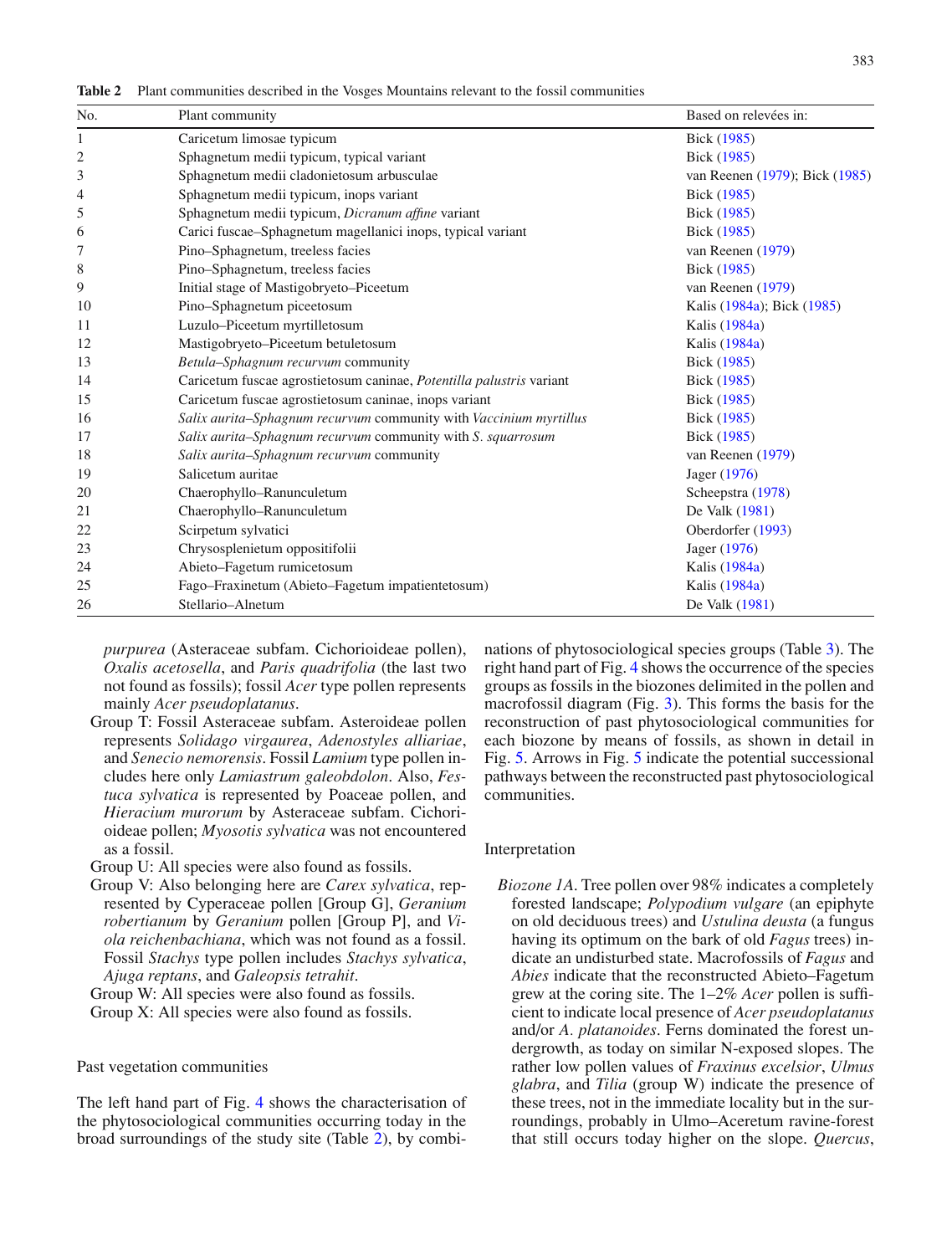|                     | Table 3 Present-day phytosociological communities on the valley bottom and the lower slopes of the Grande Basse, Vosges Mountains, |  |
|---------------------|------------------------------------------------------------------------------------------------------------------------------------|--|
| France <sup>a</sup> |                                                                                                                                    |  |

|                         | Phytosoc. community $\rightarrow$              | -1           | 2              | 3              | 4                | 5               | 6              | 7               | 8              | 9                        | 10                | -11            | 12 <sup>1</sup>         | 13                            | 14                                    | 15               | 16              | 17               | 18                    | 19                         | 20                      | 21                      | 22                      | 23                 | 24                      | 25               | 26                           |
|-------------------------|------------------------------------------------|--------------|----------------|----------------|------------------|-----------------|----------------|-----------------|----------------|--------------------------|-------------------|----------------|-------------------------|-------------------------------|---------------------------------------|------------------|-----------------|------------------|-----------------------|----------------------------|-------------------------|-------------------------|-------------------------|--------------------|-------------------------|------------------|------------------------------|
|                         | <b>∣Plant taxa</b>                             |              |                |                |                  |                 |                |                 |                |                          |                   |                |                         |                               |                                       |                  |                 |                  |                       |                            |                         |                         |                         |                    |                         |                  |                              |
|                         | Raised bog                                     |              |                |                |                  |                 |                |                 |                |                          |                   |                |                         |                               |                                       |                  |                 |                  |                       |                            |                         |                         |                         |                    |                         |                  |                              |
| D                       | Carex limosa                                   | $V1-2$       |                |                |                  |                 |                |                 |                |                          |                   |                |                         |                               |                                       |                  |                 |                  |                       |                            |                         |                         |                         |                    |                         |                  |                              |
| E.                      | Drosera rotundifolia                           | $\mathbf{I}$ | V <sub>1</sub> | $\mathbf{I}$   | Ш                | Ш               | $\mathbf{I}$   |                 |                |                          |                   |                |                         |                               | $\mathbb R$                           | I                |                 |                  |                       |                            |                         |                         |                         |                    |                         |                  |                              |
|                         | Raised and intermediate bog                    |              |                |                |                  |                 |                |                 |                |                          |                   |                |                         |                               |                                       |                  |                 |                  |                       |                            |                         |                         |                         |                    |                         |                  |                              |
| F                       | Andromeda polifolia                            | П            | V1             | V1             | IV1              | V <sub>1</sub>  | Ш              | V1              | Ш              |                          |                   |                |                         |                               |                                       |                  |                 |                  |                       |                            |                         |                         |                         |                    |                         |                  |                              |
|                         | Eriophorum vaginatum                           | $\mathbf{I}$ |                |                | V1-2V1-2V1-2     | $\overline{V2}$ | V <sub>2</sub> | V <sub>2</sub>  | $V +$          | III1                     | $\mathbf{I}$      |                | I                       | $_{\rm II}$                   | $_{\rm II}$                           | $III+$           | $\mathbf r$     |                  |                       |                            |                         |                         |                         |                    |                         |                  |                              |
|                         | Oxycoccus palustris                            | $\mathbf{I}$ | $V1-2$         | V <sub>1</sub> | $ V1-2 $         | $\overline{IV}$ | V <sub>1</sub> | V <sub>2</sub>  | V <sub>1</sub> | $\overline{\text{III}+}$ | V <sub>1</sub>    |                | $\mathbf r$             |                               | $_{\rm II}$                           | П                |                 |                  |                       |                            |                         |                         |                         |                    |                         |                  |                              |
|                         | Calluna vulgaris                               |              | V <sub>2</sub> |                | $V3$ $V1-2$      | V3              | IV             | $\overline{V2}$ | V <sub>2</sub> | $_{\rm II}$              | V <sub>2</sub>    |                | $\mathbf I$             | $\mathbf r$                   |                                       |                  |                 |                  |                       |                            |                         |                         |                         |                    |                         |                  |                              |
|                         | Empetrum nigrum                                |              |                | $\mathbf r$    | 1                |                 | I              | I               | $\bf{I}$       | $\mathbf{I}$             | III1              |                |                         |                               |                                       |                  |                 |                  |                       |                            |                         |                         |                         |                    |                         |                  |                              |
| G                       | Cyperaceae indet.                              |              |                |                | V1-2V1-2V1-2V1-2 | $\rm V2$        | V <sub>2</sub> | V <sub>2</sub>  | $V^+$          | III1                     | $\rm II$          |                | $\mathbf I$             | IV                            | V <sub>2</sub>                        | V <sub>1</sub>   | Ш               | Ш                |                       | $\mathbf{1}$               | IV1                     |                         | V                       |                    |                         | $III+$           | $\overline{1}$               |
|                         | Mire forest                                    |              |                |                |                  |                 |                |                 |                |                          |                   |                |                         |                               |                                       |                  |                 |                  |                       |                            |                         |                         |                         |                    |                         |                  |                              |
| H                       | Vaccinium myrtillus type                       |              | 1              | П              |                  | $\mathbf{r}$    | $\mathbb R$    | V1              | V3             | V <sub>2</sub>           | V3                | V2             | V3                      | V                             |                                       |                  | V1              | -1               | T                     |                            |                         |                         | Ш                       |                    |                         |                  |                              |
|                         | Betula pubescens (as tree)                     |              |                |                |                  |                 |                | $IV+$           |                |                          | V <sub>2</sub>    |                | IV                      | V <sub>3</sub>                |                                       |                  | V3              | <b>III3</b>      |                       |                            |                         |                         |                         |                    |                         |                  |                              |
|                         | Melampyrum pratense                            |              |                |                | I                |                 | $\mathbf r$    |                 | IV1            |                          | $\mathbf{I}$      | I              |                         |                               |                                       |                  |                 |                  |                       |                            |                         |                         |                         |                    |                         |                  |                              |
|                         | Picea abies (as tree)                          |              |                |                |                  |                 |                |                 |                |                          | V <sub>2</sub>    | V <sub>1</sub> | V <sub>3</sub>          | -1<br>$\overline{\mathbf{u}}$ |                                       |                  | Ι               |                  |                       |                            |                         |                         |                         |                    |                         | П<br>$IV+$       |                              |
|                         | Sorbus aucuparia<br>Listera cordata            |              |                |                |                  |                 |                |                 |                |                          | $\mathbf{I}$<br>I | III            | $\rm II$<br>$\mathbf r$ |                               |                                       |                  | Ш               | Ш                |                       |                            |                         |                         |                         |                    |                         |                  | 3                            |
|                         | Pinus sylvestris                               |              |                |                |                  |                 |                |                 |                |                          | $\mathbf{H}$      |                |                         |                               |                                       |                  |                 |                  |                       |                            |                         |                         |                         |                    |                         |                  |                              |
| I                       | Lycopodium annotinum                           |              |                |                |                  |                 |                |                 |                |                          |                   | Ш              |                         |                               |                                       |                  |                 |                  |                       |                            |                         |                         |                         |                    |                         |                  |                              |
|                         | Blechnum spicant                               |              |                |                |                  |                 |                |                 |                |                          |                   | Ш              |                         |                               |                                       |                  |                 |                  |                       |                            |                         |                         |                         |                    |                         |                  |                              |
|                         | Huperzia selago                                |              |                |                |                  |                 |                |                 |                |                          |                   | Ш              |                         |                               |                                       |                  |                 |                  |                       |                            |                         |                         |                         |                    |                         |                  |                              |
|                         | Mire forest and fen                            |              |                |                |                  |                 |                |                 |                |                          |                   |                |                         |                               |                                       |                  |                 |                  |                       |                            |                         |                         |                         |                    |                         |                  |                              |
|                         | Poaceae indet.                                 |              |                |                |                  | I               | $V1-2$         |                 | Ш              |                          | $V2$ $ V1$        | V1             | IV1                     | V <sub>2</sub>                | V1                                    | V <sub>1</sub>   | V <sub>2</sub>  | V <sub>2</sub>   |                       |                            | $IV+$                   | V                       |                         |                    | V                       | $IV+$            | $\overline{4}$               |
| Fen                     |                                                |              |                |                |                  |                 |                |                 |                |                          |                   |                |                         |                               |                                       |                  |                 |                  |                       |                            |                         |                         |                         |                    |                         |                  |                              |
| K                       | Carex rostrata                                 | П            |                |                |                  |                 | П              |                 |                |                          |                   |                |                         | III2                          | V2                                    | V1               | Ш               | Ш                |                       | 1                          | IV1                     | IV                      |                         |                    |                         |                  |                              |
|                         | Potentilla type                                |              |                |                | $\mathbf r$      | $\mathbf r$     | $V+$           |                 |                |                          |                   |                |                         | $V+$                          | V <sub>2</sub>                        | V <sub>1</sub>   | IV              | $\mathbf{III}$   | III1                  |                            | I                       | $_{\rm II}$             | I                       |                    |                         |                  | $\overline{2}$               |
|                         | Potentilla palustris                           |              |                |                |                  |                 |                |                 |                |                          |                   |                |                         | $\mathbf I$                   | $\overline{V2}$                       | $\mathbf{I}$     | IV              | Ш                | III <sub>1</sub>      |                            |                         |                         |                         |                    |                         |                  |                              |
|                         | Viola palustris                                |              |                |                |                  |                 |                |                 |                |                          |                   |                |                         | Ш                             | V1                                    |                  | $IV2$ $III2$    | $\overline{V2}$  | V <sub>1</sub>        |                            | $_{\rm II}$             |                         |                         |                    |                         |                  |                              |
|                         | Carex canescens                                |              |                |                |                  |                 |                |                 |                |                          |                   |                |                         | $\rm III$                     | $\mathop{\rm III}$                    |                  |                 | $\mathbf r$      |                       |                            |                         |                         |                         |                    |                         |                  |                              |
|                         | Eriophorum angustifolium                       | $\mathbf{I}$ |                |                |                  | I               | $\mathbf{I}$   |                 |                |                          |                   |                |                         |                               | $\mathbf{I}$                          | П                |                 |                  |                       |                            |                         |                         |                         |                    |                         |                  |                              |
| $\overline{\mathbb{L}}$ | Carex echinata<br>Menyanthes trifoliata        |              |                |                |                  |                 | $\mathbf r$    |                 |                |                          |                   |                |                         | $\mathbf r$                   | $\mathop{\mathrm{III}}\nolimits$<br>Ш | $IV+$<br>$\bf I$ | Ш<br><b>II3</b> | $\mathbf{I}$     |                       |                            |                         |                         |                         |                    |                         |                  |                              |
|                         | Selinum pyrenaeum                              |              |                |                |                  |                 |                |                 |                |                          |                   |                |                         |                               | Ш                                     | $IV+$            |                 |                  |                       |                            |                         |                         |                         |                    |                         |                  |                              |
|                         | Parnassia palustris                            |              |                |                |                  |                 |                |                 |                |                          |                   |                |                         |                               | $\mathbf r$                           | $\mathbf r$      | $\mathbf r$     |                  |                       |                            |                         |                         |                         |                    |                         |                  |                              |
|                         | Succisa pratensis                              |              |                |                |                  |                 |                |                 |                |                          |                   |                |                         |                               | $\mathbf r$                           |                  | Ш               |                  |                       |                            | П                       | П                       | Л                       |                    |                         |                  |                              |
| M                       | Salix aurita                                   |              |                |                |                  |                 |                |                 |                |                          |                   |                |                         | $\mathbf{I}$                  |                                       |                  | V <sub>3</sub>  | V <sub>4</sub>   | IV                    | $\overline{c}$             |                         |                         |                         |                    |                         |                  |                              |
|                         | Riverine megaforbs (tall herbs)                |              |                |                |                  |                 |                |                 |                |                          |                   |                |                         |                               |                                       |                  |                 |                  |                       |                            |                         |                         |                         |                    |                         |                  |                              |
| N                       | Polygonum bistorta                             |              |                |                |                  |                 |                |                 |                |                          |                   |                |                         | Ш                             | I                                     | $\mathbf r$      | Ш               | V <sub>2</sub>   | V <sub>2</sub>        | 1                          | V+                      | Ш                       | V                       |                    |                         |                  | 3                            |
|                         | Caltha palustris                               |              |                |                |                  |                 |                |                 |                |                          |                   |                |                         |                               | $\rm I$                               |                  | Ш               | V <sub>1</sub>   | V1                    | $\mathbf{1}$               | $V_{+}$                 | IV                      | IV                      | $\bf{I}$           |                         |                  |                              |
|                         | Crepis paludosa                                |              |                |                |                  |                 |                |                 |                |                          |                   |                |                         |                               | Ι                                     | $\mathbf r$      |                 | Ш                | $IV+$                 | $\overline{c}$             | $IV+$                   |                         | I                       | $\bf{I}$           |                         | П                | $\mathbf{1}$                 |
|                         | Ranunculus aconitifolius                       |              |                |                |                  |                 |                |                 |                |                          |                   |                |                         | П                             |                                       |                  | $\mathbf r$     | IV1              | $\mathbf{V}+$         | $\overline{c}$             | III2                    |                         |                         |                    |                         | $\mathbf r$      | $\overline{c}$               |
|                         | Equisetum type                                 |              |                |                |                  |                 |                |                 |                | I                        |                   |                |                         |                               | $\mathbf{I}$                          |                  | $\mathbf{I}$    | I                | V <sub>1</sub>        | $\mathbf{1}$               | $IV+$                   | П                       | $\rm{II}$               |                    |                         |                  |                              |
|                         | Rubiaceae                                      |              |                |                |                  |                 |                |                 |                |                          |                   | Ш              |                         | П                             | $\mathbf I$                           |                  | I               | $\overline{IV}$  | III1                  | $\sqrt{2}$                 | $IV+$                   | IV                      |                         |                    | V                       | V1               |                              |
| $\overline{O}$          | Cichorioideae indet.<br>Chaerophyllum hirsutum |              |                |                |                  |                 |                |                 |                |                          |                   |                |                         |                               | I                                     | $\mathbf r$      |                 | III              | ${\rm IV^+}$<br>$IV+$ | $\sqrt{2}$<br>$\mathbf{1}$ | $IV+$<br>V <sub>2</sub> | Ш<br>V                  | $\bf{I}$                | $\mathbf I$<br>IV2 | IV                      | V <sub>1</sub>   | $\overline{\mathbf{3}}$<br>3 |
|                         | Filipendula ulmaria                            |              |                |                |                  |                 |                |                 |                |                          |                   |                |                         |                               |                                       |                  |                 | $\mathbf r$<br>Ι |                       | $\mathbf{2}$               | V <sub>2</sub>          | ${\rm IV}$              | П                       | П                  |                         |                  | $\sqrt{2}$                   |
|                         | Sinapis type                                   |              |                |                |                  |                 |                |                 |                |                          |                   |                |                         |                               |                                       |                  |                 | $\rm III$        |                       |                            | V1                      | $\overline{\mathbf{N}}$ | $\overline{\mathbf{v}}$ | $\overline{III}$   | $\rm II$                | $\mathbf{III}$   | $\overline{c}$               |
| $\overline{\texttt{P}}$ | Rumex alpestris                                |              |                |                |                  |                 |                |                 |                |                          |                   |                |                         |                               |                                       |                  |                 |                  |                       | $\sqrt{2}$                 | $IV+$                   | $\overline{\mathbf{N}}$ |                         | $\mathbf I$        | V                       | $\overline{IV+}$ |                              |
|                         | Lysimachia nemorum                             |              |                |                |                  |                 |                |                 |                |                          |                   |                |                         |                               |                                       |                  |                 | $\mathbf{I}$     |                       | $\mathbf{1}$               | IV2                     | Ш                       |                         |                    | Ш                       | $V +$            |                              |
|                         | Primula elatior                                |              |                |                |                  |                 |                |                 |                |                          |                   |                |                         |                               |                                       |                  |                 |                  |                       |                            | $III+$                  | $\;$ II                 | П                       |                    |                         | $III+$           | $\overline{4}$               |
|                         | Geranium type                                  |              |                |                |                  |                 |                |                 |                |                          |                   |                |                         |                               |                                       |                  |                 |                  |                       | $\mathbf{1}$               | $V^+$                   | $\overline{\mathbf{v}}$ | $\mathbf I$             |                    |                         | $III$ $IV+$      | $\overline{4}$               |
|                         | Epilobium indet.                               |              |                |                |                  |                 |                |                 |                |                          |                   |                |                         |                               | I                                     |                  |                 | $\mathbf{I}$     |                       | $\mathbf{1}$               | $\mathbf{I}$            | $\rm III$               |                         |                    | $\overline{\mathbf{m}}$ | $\rm III^+$      | $\overline{\mathbf{3}}$      |
|                         | Aconitum napellus                              |              |                |                |                  |                 |                |                 |                |                          |                   |                |                         |                               |                                       |                  |                 |                  |                       | 1                          |                         | $\bf I$                 |                         |                    | $\bf I$                 | $\mathbf I$      | $\mathbf{1}$                 |
|                         | Geum type                                      |              |                |                |                  |                 |                |                 |                |                          |                   |                |                         |                               |                                       |                  |                 |                  |                       | $\mathbf{1}$               | $\rm III$               |                         |                         |                    |                         | $\mathbf I$      | $\mathfrak{Z}$               |
|                         | Stream vegetation                              |              |                |                |                  |                 |                |                 |                |                          |                   |                |                         |                               |                                       |                  |                 |                  |                       |                            |                         |                         |                         |                    |                         |                  |                              |
| $\overline{Q}$          | Impatiens noli-tangere                         |              |                |                |                  |                 |                |                 |                |                          |                   |                |                         |                               |                                       |                  |                 | $\mathbf r$      |                       | 2                          | 1                       |                         |                         | V3                 | V                       | V <sub>2</sub>   | 3                            |
|                         | Chrysosplenium type                            |              |                |                |                  |                 |                |                 |                |                          |                   |                |                         |                               |                                       |                  |                 |                  |                       | $\sqrt{2}$                 | П                       | I                       |                         | V <sub>3</sub>     | $\rm II$                | $\rm _{II}$      |                              |
|                         | Cerastium fontanum type                        |              |                |                |                  |                 |                |                 |                |                          |                   |                |                         |                               |                                       |                  |                 |                  |                       | $\overline{c}$             | I                       | $\mathbf{I}$            |                         | $IV2$ III          | $\overline{\rm III}$    | V1<br>V1         | $\mathbf{3}$                 |
|                         | Stellaria nemorum                              |              |                |                |                  |                 |                |                 |                |                          |                   |                |                         |                               |                                       |                  |                 |                  |                       | $\overline{2}$             | $\bf{I}$<br>$\rm I$     | $\mathbf I$             |                         | IV2                |                         | $IV+$            | $\mathbf{3}$                 |
|                         | Veronica montana<br>Stellaria alsine           |              |                |                |                  |                 |                |                 |                |                          |                   |                |                         |                               |                                       |                  |                 |                  |                       |                            | $\mathbf r$             |                         |                         | $\rm II$           |                         |                  |                              |
|                         |                                                |              |                |                |                  |                 |                |                 |                |                          |                   |                |                         |                               |                                       |                  |                 |                  |                       |                            |                         |                         |                         |                    |                         |                  |                              |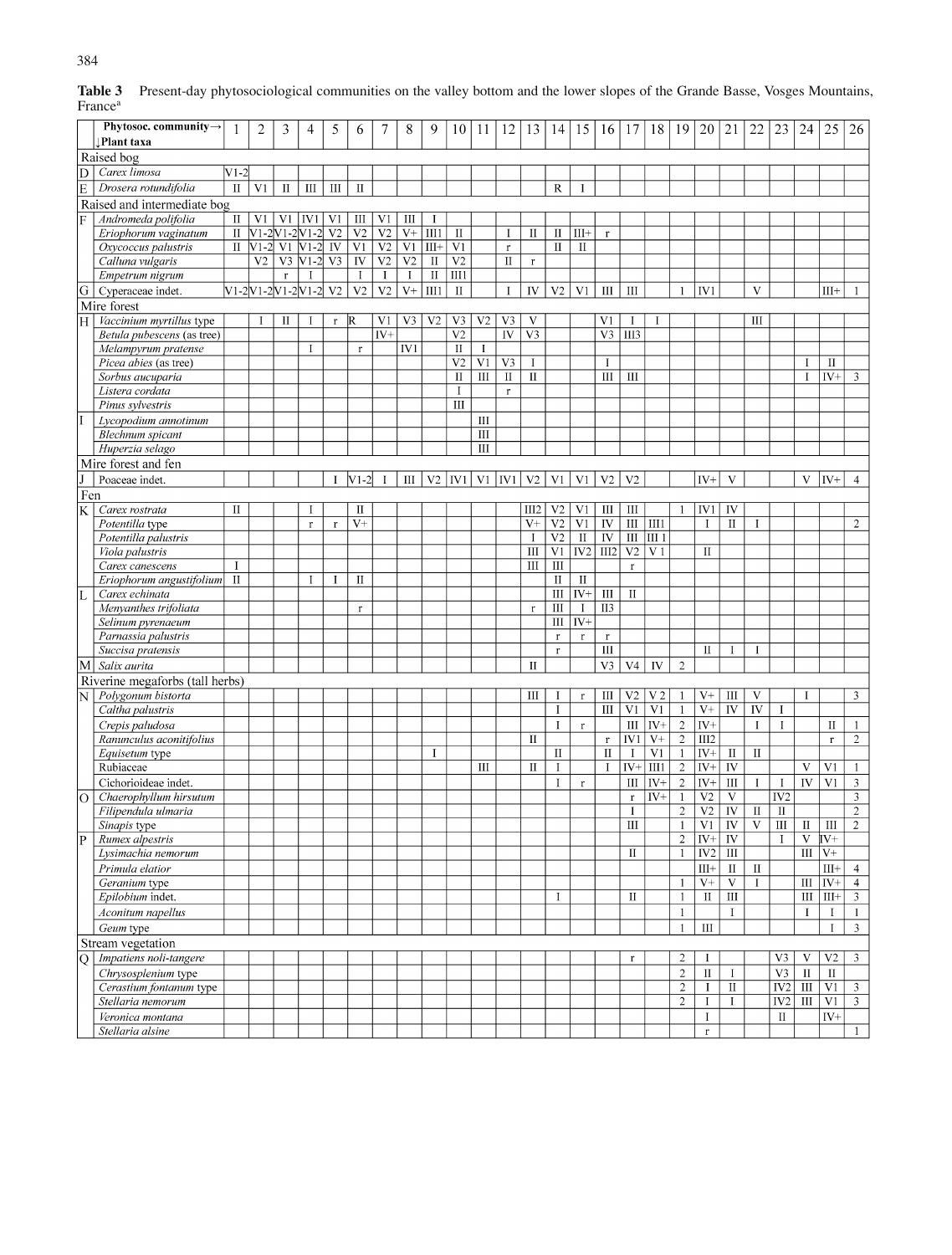|                           | Phytosoc. community $\rightarrow$                      | $\mathbf{1}$ | $\overline{2}$ | 3 | $\overline{4}$ | 5 | 6 | 7 | 8 | $\mathbf{Q}$ | 10           | 11              | 12             | 13           | 14 | 15 | 16           | 17           | 18             | 19           | 20           | 21           | $\overline{22}$         | 23       | 24                      | 25              | 26                      |
|---------------------------|--------------------------------------------------------|--------------|----------------|---|----------------|---|---|---|---|--------------|--------------|-----------------|----------------|--------------|----|----|--------------|--------------|----------------|--------------|--------------|--------------|-------------------------|----------|-------------------------|-----------------|-------------------------|
|                           | Plant taxa                                             |              |                |   |                |   |   |   |   |              |              |                 |                |              |    |    |              |              |                |              |              |              |                         |          |                         |                 |                         |
|                           | Wood club-rush meadow (named after Scirpus sylvaticus) |              |                |   |                |   |   |   |   |              |              |                 |                |              |    |    |              |              |                |              |              |              |                         |          |                         |                 |                         |
| R.                        | Scirpus sylvaticus                                     |              |                |   |                |   |   |   |   |              |              |                 |                |              |    |    |              |              |                |              |              |              | v                       |          |                         |                 |                         |
|                           | Valeriana dioica                                       |              |                |   |                |   |   |   |   |              |              |                 |                |              |    |    | $\mathbf r$  |              | $\mathbf r$    |              |              |              | V                       |          |                         |                 |                         |
|                           | Ranunculus acris group                                 |              |                |   |                |   |   |   |   |              |              |                 |                |              |    |    |              |              |                |              |              |              | $\overline{\mathbf{v}}$ |          |                         |                 |                         |
|                           | Ranunculus repens                                      |              |                |   |                |   |   |   |   |              |              |                 |                |              |    |    |              |              |                |              |              |              | III                     |          |                         |                 | $\mathbf{1}$            |
|                           | Ranunculus acris                                       |              |                |   |                |   |   |   |   |              |              |                 |                |              |    |    |              |              |                |              |              |              | $\overline{\mathbf{v}}$ |          |                         |                 |                         |
|                           | Ranunculus flammula                                    |              |                |   |                |   |   |   |   |              |              |                 |                |              |    |    |              |              |                |              |              |              | $\overline{\mathbf{u}}$ |          |                         |                 |                         |
|                           | Lychnis flos-cuculi                                    |              |                |   |                |   |   |   |   |              |              |                 |                |              |    |    |              |              |                |              | П            |              | $\overline{\mathsf{v}}$ |          |                         |                 |                         |
|                           | Beech-fir mixed forest (Fagus-Abies)                   |              |                |   |                |   |   |   |   |              |              |                 |                |              |    |    |              |              |                |              |              |              |                         |          |                         |                 |                         |
| S                         | Abies alba (as tree)                                   |              |                |   |                |   |   |   |   |              | $\mathbf{r}$ | V <sub>2</sub>  | V <sub>2</sub> | III          |    |    | I            |              |                |              |              |              |                         |          | III                     | V <sub>2</sub>  |                         |
|                           | Fagus sylvatica                                        |              |                |   |                |   |   |   |   |              |              | V               |                |              |    |    |              | $\bf r$      | I <sub>1</sub> |              |              |              |                         | IV3      | $\overline{\mathbf{V}}$ | V <sub>2</sub>  | $\overline{2}$          |
|                           | Dryopteris dilatata                                    |              |                |   |                |   |   |   |   |              |              | $\overline{V+}$ | $\mathbf{I}$   | $\mathbf{I}$ |    |    | $\rm II$     | $\bf{I}$     |                |              | $\mathbf r$  |              |                         |          | $\overline{\mathbf{V}}$ | $\overline{VI}$ |                         |
|                           | Athyrium filix-femina                                  |              |                |   |                |   |   |   |   |              |              | Ш               | $\bf r$        | $\mathbf{I}$ |    |    | $\mathbf r$  | $IV+$        |                | $\mathbf{1}$ | $\mathbf{I}$ | $\bf{l}$     |                         |          | V                       | V <sub>2</sub>  | $\overline{4}$          |
|                           | Rubus idaeus type                                      |              |                |   |                |   |   |   |   |              |              | $\mathbf{H}$    |                |              |    |    | $\mathbf r$  | $\mathbf{I}$ | $IV+$          |              |              |              |                         |          | $\mathbf{V}$            | $IV+$           |                         |
|                           | Rubus idaeus                                           |              |                |   |                |   |   |   |   |              |              | $\mathbf{III}$  |                |              |    |    | $\mathbf r$  | $\rm II$     | $IV+$          |              |              |              |                         |          | V                       | $IV+$           | $\overline{2}$          |
|                           | Acer type                                              |              |                |   |                |   |   |   |   |              |              | $\rm II$        |                |              |    |    |              |              | ${\rm IV}$     |              | П            | Ш            |                         | $\rm II$ | $\overline{\mathbf{V}}$ | $\overline{v}$  | $\overline{\mathbf{3}}$ |
|                           | Mesotrophic forest                                     |              |                |   |                |   |   |   |   |              |              |                 |                |              |    |    |              |              |                |              |              |              |                         |          |                         |                 |                         |
| T                         | Dryopteris filix-mas                                   |              |                |   |                |   |   |   |   |              |              |                 |                |              |    |    | П            |              |                |              |              |              |                         |          | V                       | V 1             | 3                       |
|                           | Asteroideae indet.                                     |              |                |   |                |   |   |   |   |              |              | I               |                | $\mathbf r$  |    |    |              | $\mathbf r$  |                |              |              |              |                         |          | $\bar{V}$               | V <sub>1</sub>  | $\overline{3}$          |
|                           | Silene dioica                                          |              |                |   |                |   |   |   |   |              |              |                 |                |              |    |    |              |              |                |              | $\mathbf I$  | $\mathbf{I}$ |                         |          | Ш                       | $V^+$           | $\overline{3}$          |
|                           | Gymnocarpium dryopteris                                |              |                |   |                |   |   |   |   |              |              |                 |                |              |    |    |              |              |                |              |              |              |                         |          | $\overline{III}$        | $\overline{V1}$ |                         |
|                           | Lonicera nigra                                         |              |                |   |                |   |   |   |   |              |              | $\mathbf{I}$    |                |              |    |    |              |              |                |              |              |              |                         |          | $\rm II$                | $\overline{IV}$ |                         |
|                           | Heracleum sphondylium                                  |              |                |   |                |   |   |   |   |              |              |                 |                |              |    |    |              |              |                |              |              |              |                         |          | Ш                       | $\mathbf I$     | $\overline{2}$          |
|                           | Scrophularia nodosa                                    |              |                |   |                |   |   |   |   |              |              |                 |                |              |    |    |              |              |                |              |              |              |                         |          | $\rm II$                | $\mathbf{I}$    |                         |
|                           | Ravine forest (Schluchtwald)                           |              |                |   |                |   |   |   |   |              |              |                 |                |              |    |    |              |              |                |              |              |              |                         |          |                         |                 |                         |
| lU                        | Ribes alpina                                           |              |                |   |                |   |   |   |   |              |              |                 |                |              |    |    |              |              |                |              |              |              |                         |          |                         | П               |                         |
|                           | Sanicula europea                                       |              |                |   |                |   |   |   |   |              |              |                 |                |              |    |    |              |              |                |              |              |              |                         |          |                         | $\rm II$        |                         |
|                           | Anthriscus nitida                                      |              |                |   |                |   |   |   |   |              |              |                 |                |              |    |    |              |              |                |              |              |              |                         |          |                         | $\Pi$           |                         |
|                           | Sambucus racemosa                                      |              |                |   |                |   |   |   |   |              |              |                 |                |              |    |    |              |              |                |              |              |              |                         |          | $\mathbf I$             | $\mathbf{I}$    |                         |
|                           | Circaea intermedia                                     |              |                |   |                |   |   |   |   |              |              |                 |                |              |    |    |              |              |                |              |              |              |                         |          |                         | $\mathbf{I}$    |                         |
|                           | Forest                                                 |              |                |   |                |   |   |   |   |              |              |                 |                |              |    |    |              |              |                |              |              |              |                         |          |                         |                 |                         |
| V                         | Anemone nemorosa                                       |              |                |   |                |   |   |   |   |              |              |                 |                | $\mathbf{r}$ |    |    | $\mathbf{r}$ | I            |                |              |              |              |                         |          |                         | $III+$          | $\overline{2}$          |
|                           | Moehringia trinervia                                   |              |                |   |                |   |   |   |   |              |              |                 |                |              |    |    |              |              |                |              |              |              |                         |          |                         | $\mathbf{I}$    | $\overline{4}$          |
|                           | Phyteuma nigrum                                        |              |                |   |                |   |   |   |   |              |              |                 |                |              |    |    |              |              |                |              |              |              |                         |          |                         | $\rm II$        | $\overline{3}$          |
|                           | Stachys sylvatica                                      |              |                |   |                |   |   |   |   |              |              |                 |                |              |    |    |              |              |                |              |              |              |                         |          |                         | $III+$          |                         |
|                           | Stachys type                                           |              |                |   |                |   |   |   |   |              |              |                 |                |              |    |    |              |              |                |              |              |              | Ш                       |          |                         | $III+$          | $\overline{\mathbf{3}}$ |
|                           | Riverine forest                                        |              |                |   |                |   |   |   |   |              |              |                 |                |              |    |    |              |              |                |              |              |              |                         |          |                         |                 |                         |
| W                         | Fraxinus excelsior                                     |              |                |   |                |   |   |   |   |              |              |                 |                |              |    |    |              |              |                |              |              |              |                         |          |                         | $III+$          | 3                       |
|                           | Ulmus glabra                                           |              |                |   |                |   |   |   |   |              |              |                 |                |              |    |    |              |              |                |              |              |              |                         |          | 1                       | I               | $\overline{\mathbf{3}}$ |
|                           | Tilia platyphyllos                                     |              |                |   |                |   |   |   |   |              |              |                 |                |              |    |    |              |              |                |              |              |              |                         |          | $\rm II$                |                 | 3                       |
|                           | Alnus glutinosa                                        |              |                |   |                |   |   |   |   |              |              |                 |                |              |    |    |              |              |                |              | $\Pi$        |              |                         |          |                         |                 | $\overline{2}$          |
|                           | Montane forest                                         |              |                |   |                |   |   |   |   |              |              |                 |                |              |    |    |              |              |                |              |              |              |                         |          |                         |                 |                         |
| $\boldsymbol{\mathrm{X}}$ | Corvlus avellana                                       |              |                |   |                |   |   |   |   |              |              |                 |                |              |    |    |              |              |                |              |              |              |                         |          |                         |                 | $\overline{4}$          |
|                           | Quercus robur                                          |              |                |   |                |   |   |   |   |              |              |                 |                |              |    |    |              |              |                |              |              |              |                         |          |                         |                 | $\overline{\mathbf{3}}$ |
|                           | Urtica dioica                                          |              |                |   |                |   |   |   |   |              |              |                 |                |              |    |    |              |              |                |              | $\mathbf{r}$ |              |                         | $\Pi$    |                         |                 | $\overline{3}$          |
|                           | Angelica sylvestris                                    |              |                |   |                |   |   |   |   |              |              |                 |                |              |    |    |              |              |                |              |              |              |                         |          |                         |                 | $\overline{4}$          |
|                           | Valeriana officinalis                                  |              |                |   |                |   |   |   |   |              |              |                 |                |              |    |    |              |              |                |              |              |              |                         |          |                         |                 | $\overline{c}$          |
|                           | Fragaria vesca                                         |              |                |   |                |   |   |   |   |              |              |                 |                |              |    |    |              |              |                |              |              |              |                         |          |                         |                 | $\overline{2}$          |
|                           | Mercurialis perennis                                   |              |                |   |                |   |   |   |   |              |              |                 |                |              |    |    |              |              |                |              |              |              |                         |          |                         |                 | $\mathbf{1}$            |
|                           | Viburnum opulus                                        |              |                |   |                |   |   |   |   |              |              |                 |                |              |    |    |              |              |                |              |              |              |                         |          |                         |                 | $\mathbf{1}$            |

a The phytosociological communities 1–26 are listed in Table 2. Species groups are coded D–X; species not encountered as fossils are omitted. Headers of species groups give the general vegetation types in which the groups occur. Plant nomenclature follows Oberdorfer (1994). Some species are lumped together according to their pollen morphology. Roman numerals I–V and + and r indicate species frequency in present-day vegetation types; the following Arabic numerals (1, 1–2, 2, 3) are abundance/dominance according to the scale of Braun-Blanquet (1964) and Mueller-Dombois and Ellenberg (1974); 1–4 in type 26 are presence classes

*Pinus sylvestris*, and *Carpinus betulus* are absent from the nearby surroundings today and, judging by the pollen values being lower than at present, were also absent in the past. *Picea abies* was absent. Fossils of group Q (normally found in Chrysosplenietum oppositifolii, typical of areas with springs) suggest a spring-type forest community. The reconstructed Abieto–Fagetum impatientetosum Oberdorfer 1957 ( = Fago–Fraxinetum *sensu* Bartsch 1940) grows today at some hundreds of metres distance at the foot of steep N-exposed slopes on nutrient- and base-rich soils that depend on baserich bedrock, base-rich upwelling groundwater, and a highly sheltered position (Kalis 1984a, p. 145). Local occurrence of spring water (up-welling groundwater) would also explain the presence of the reconstructed Chaerophyllo–Ranunculetum aconitifolii Oberdorfer 1952 (groups N, O, and P), which is a spring-mire vegetation type on permanently percolated, base-rich,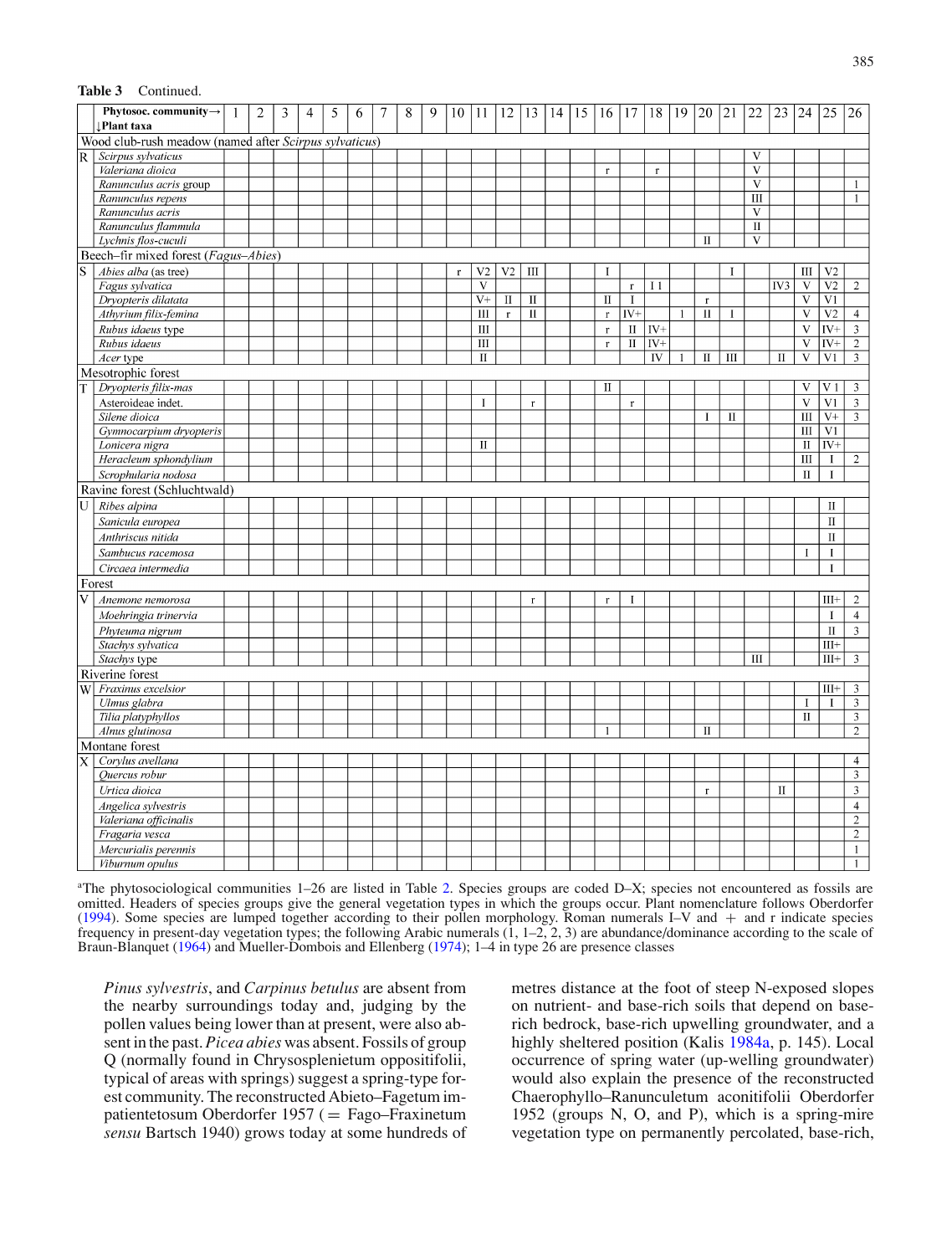**Fig. 4** *Left*: The occurrence of present-day phytosociological species groups (P.S.G.) D–X  $(Y-axis; Table 3)$  in present-day phytosociological communities  $1-26$  (X-axis; Table 2) in the broad surroundings of the study site. *Right*: The (mostly incomplete) occurrence of the same phytosociological species groups (Y-axis) as fossils in the biozones (X-axis; Fig. 2). *Black field*, strongly represented; *gray*, incompletely represented; *p*, minor representation; *white*, absent



**Fig. 5** Reconstructed fossil plant communities; biozones are shown in the pollen and macrofossil diagram (Fig. 3). Ages B.C./A.D. are of boundaries between biozones. Fossil groups are phytosociological species groups (listed in Table 3) of pollen and macrofossils encountered in the biozones (Fig. 4). Combinations of groups characterise the phytosociological communities listed. *Arrows* indicate inferred succession pathways between plant-sociological communities (listed in Table 2); *horizontal lines* indicate a supposed break in the natural succession

Bio- B.C./A.D. Fossil groups Past phytosociological communities

| zone           | (approx.)              |                  |                 |                                        |                                                       |
|----------------|------------------------|------------------|-----------------|----------------------------------------|-------------------------------------------------------|
| 6              |                        | HS+GNO           |                 |                                        | Chaerophyllo-Ranunculetum with Alnus                  |
| 5              | A.D. 1850<br>A.D. 1750 | GHJKL+GNO        |                 | Betula-Sphagnum recurvum community     | Chaerophyllo-Ranunculetum                             |
| 4B             | A.D. 1600              | GJKL+DFG         |                 | Caricetum fuscae agrostietosum         | Caricetum limosae                                     |
| 4A             |                        | GKL+DFG          |                 | Caricetum fuscae agrostietosum,        | Raised bog (types $1-6$ )                             |
|                | A.D. 1400              |                  |                 | Potentilla palustris variant           |                                                       |
| 3 <sub>C</sub> | A.D. 1250              | <b>MNOS</b>      |                 | Impoverished Salicetum auritae         |                                                       |
| 3AB            | A.D. 750               | <b>GHJK</b>      |                 | Betula-Sphagnum recurvum community     |                                                       |
| 2/3            | A.D. 450               | GJK+NO           |                 | Impoverished Chaerophyllo-Ranunculetum |                                                       |
| 2 <sub>C</sub> | A.D. 250               | ST+NOPQ          | Abieto-Fagetum  |                                        | Chaerophyllo-Ranunculetum with <i>Alnus</i> fringe    |
| 2B             |                        | $S + GJL$        | Abieto-Fagetum  |                                        | Caricetum fuscae agrostietosum caninae, Inops variant |
| 2A             | 100 B.C.               | $ST+R+$          | Abieto-Fagetum  | Scirpetum sylvatici                    | Stellario-Alnetum                                     |
|                | 250 B.C.               | <b>NOPQSTVWX</b> |                 |                                        |                                                       |
| 1B             | 650 B.C.               | ST+R+NOP         | Abieto-Fagetum  | Scirpetum sylvatici                    | Chaerophyllo-Ranunculetum                             |
| 1A             |                        | STQU+NOP         | Abieto-Fagetum  |                                        | Chaerophyllo-Ranunculetum with Alnus                  |
|                | 1000 B.C.              |                  | impatientetosum |                                        |                                                       |

humic gley soils (Oberdorfer 1993), indicating that the spring water was emerging as an incipient stream. *Alnus glutinosa* was locally present in this vegetation type, as today, but not forming alder carr.

*Biozone 1B*. The near-disappearance of group Q indicates that the Abieto–Fagetum impatientetosum was no longer strictly local, though *Sambucus racemosa* seeds indicate that it was still close. Fossils of group R indicate the development of Scirpetum sylvatici, which requires a forest opening, nutrient- and baserich soil, and semi-stagnant groundwater up to the surface; it is therefore likely that the forest opening had come into being due to the local death of trees. Chaerophyllo–Ranunculetum vegetation continued on wet places where groundwater could move horizontally.

*Biozone 2A*. Large changes in the proportions of macrofossils (*Abies* and ferns declining, *Alnus glutinosa*,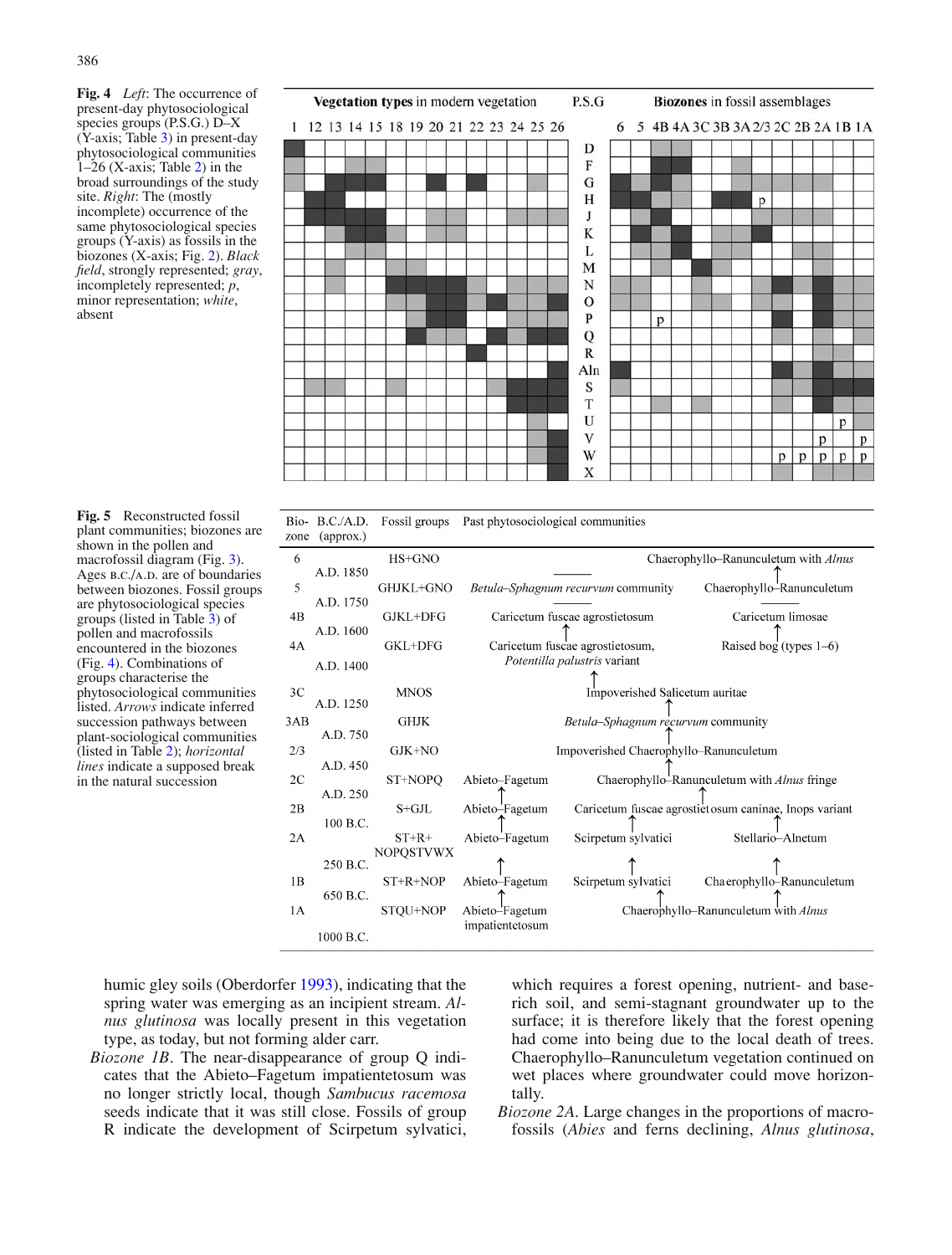*Rumex alpestris*, *Filipendula ulmaria*, and *Ranunculus aconitifolius* increasing markedly) indicate better light conditions allowing more vigorous flowering, suggesting that the forest edge retreated from the study site. Also the area of the treeless Scirpetum sylvatici increased (group R and Cyperaceae), which indicates that the site became water-logged. An explanation for the disappearance of trees and the resulting water-logging is human impact. Although the study area is relatively inaccessible, human impact is a plausible explanation, as the southern part of the adjacent Chajoux valley (5 km distant) was intensively cultivated with fields and grasslands in this period (Late Iron Age) (Janssen and Braber 1987). The Chaerophyllo–Ranunculetum of the preceding biozone developed into an upper-montane variant of Stellario–Alnetum rich in *Ranunculus aconitifolius* and *Rumex alpestris* (De Valk 1981). Although today this is usually gallery forest along mountain streams inundated in spring, it also occurs rarely on water-logged slopes, as here in the past. De Valk (1981) described this vegetation type for the eastern Vosges, and it is known to occur below 800 m in the western Vosges, so its former presence here at 940 m altitude in the western Vosges is remarkable.

*Biozone 2B*. Re-advance of the forest edge to the study site is indicated by increased Abieto–Fagetum and the disappearance of Stellario–Alnetum and Scirpetum sylvatici. The freshly developing Caricetum fuscae agrostietosum caninae Inops-variant is a fen community on peaty soil with permanently up-welling spring water and inundation during spring. Today it is mainly found where the forest has been clear-felled, where springs initiate renewed peat formation (Bick 1985), thus strengthening the interpretation of Late Iron Age human impact as the cause of the forest opening in biozone 2A.

The early *Picea abies* needles in this biozone are of particular biogeographic interest. The indigenous as opposed to introduced status of this tree in the Vosges Mountains has long been under discussion. Kalis (1984b) showed pollen-analytically that the tree grew in the valley of the present study (Grande Basse) at least since early Medieval times. The present finding of two needles directly AMS <sup>14</sup>C dated to 1994  $\pm$  54 yrs B.P. (Early Roman Age) confirms the validity of the pollen-analytical method used and even indicates an immigration date of half a millennium earlier.

The habitat preferences of *Picea* are relevant in deciding where the tree may first have obtained foothold. According to Kalis (1984b), the majority of natural *Picea* trees today (i.e. not descended from introduced trees in the area; natural and introduced *Picea abies* can be distinguished in the Vosges Mountains by growth form) are underdeveloped and grow on the most acid, nutrient-poor soils and on raised bogs, whereas small numbers of well-developed natural spruce trees grow in Abieto–Fagetum. In the northwestern Alps and the Jura Mountains, *Picea* is considered a pioneer in exploited forests, where it can establish easily. Forest exploitation is thought to have caused its rapid Holocene expansion (Markgraf 1970). This was also most probably the case in our study area as the Abieto–Fagetum forests exploited by man in the Late Iron Age (biozone 2A) must have been a very suitable habitat for *Picea* to gain a foothold in the Vosges. However the local forest stabilised after this phase of human impact and competition with *Abies* prevented any further spread of spruce. Spruce growth became limited to habitats with hardly any competition from other tree species, namely on raised bogs and extremely acid soils on poor granite where natural *Picea* still grows today.

- *Biozone 2C*. A renewed retreat of the forest edge from the site is shown by the lack of *Fagus* and *Abies* macrofossils, the decline of *Ustulina deusta* spores, and increases of *Rumex alpestris*, *Ranunculus aconitifolius*, and *Alnus glutinosa* pollen. The absence of *Alnus glutinosa* macrofossils indicates that the local Chaerophyllo–Ranunculetum wetland was too wet for the species and it grew at some distance, at the edge of the wetland.
- *Biozone 2/3 transition*. Water-logging was the probable cause of the local disappearance of forest (Abieto– Fagetum). Impoverishment of the Chaerophyllo– Ranunculetum and appearance of fen plants (group K) indicate acidification and decrease of nutrients. This suggests a shift in origin of the surface water from the nutrient-rich slopes south of the site to the raised bog northeast of the site. This shift was related to the accumulation of peat on this raised bog since the beginning of the Subatlantic estimated by Kalis (1984a) as 12.3 cm per 100 years on average and the resulting lateral expansion of the bog. An additional factor might have been increased precipitation during this early-Medieval time, which is also apparent from other proxy data (Schmidt and Gruhle 2003).
- *Biozone*  $3A \pm B$ . In the reconstructed *Betula–Sphagnum recurvum* fen community, Cyperaceae declined and *Betula* increased, indicating overgrowth by fen-birches (*Betula pubescens* ssp. *carpatica* Koch). Bick (1985) describes two alternative habitats for this community, minerotrophic fens below which the mineral subsoil provides sufficient nutrients to the groundwater to enable the growth of fen-birches, or along streams through the fen providing the relevant nutrients. The latter is more likely here, as a continuation of the stream-accompanying vegetation that was reconstructed for the underlying biozones.
- *Biozone 3C*. 2% pollen of *Salix* (a poor pollen disperser) is sufficient to assume the local presence of willows. The fern that was so abundant is most probably *Athyrium filix-femina* that is at home in the reconstructed Salicetum auritae. The development to Salicetum auritae indicates a somewhat stronger contribution of nutrients in surface water, which is possibly related to a shift in the course of the stream.
- *Biozone 4A*. The *Potentilla palustris* variant of the Caricetum fuscae reconstructed here develops today, ac-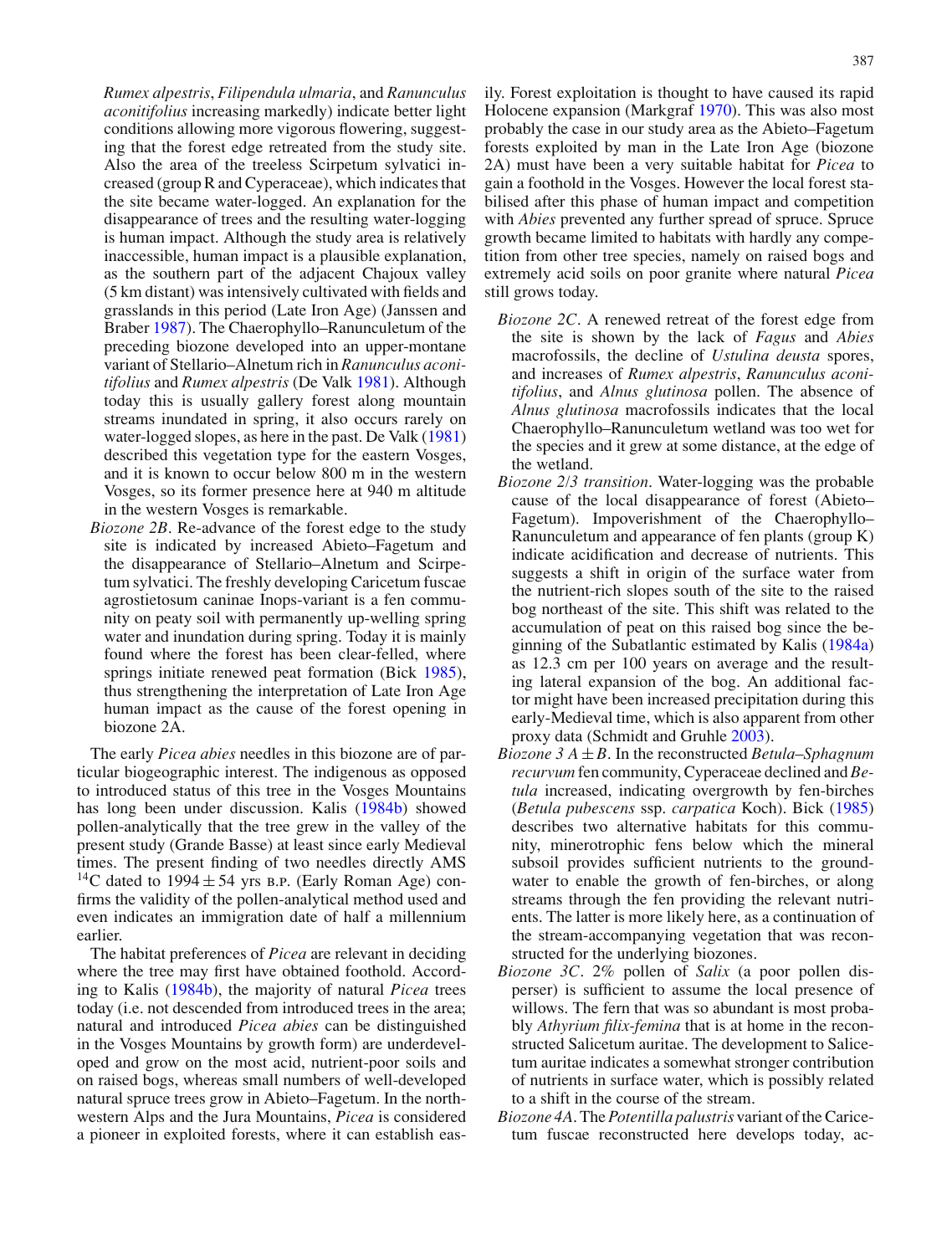cording to Bick (1985), as secondary peat growth in stagnant parts of streams. An expansion of raised bog that is also reconstructed for this biozone is the likely cause of stagnation of the stream at the study site and the subsequent development of this community. The local development of Caricetum fuscae was therefore natural in this biozone, in contrast to the human cause assumed in biozone 2B (in which it concerned the Inops variant). The increased number of *Picea* macrofossils and increased spruce pollen reflect the presence of spruce trees on the approaching bog.

- *Biozone 4B*. The reconstructed Caricetum limosae indicates bog-hollows, which must have developed directly from the Caricetum fuscae in the stagnant stream of the underlying biozone. This amazingly rapid acidification indicates that the laterally expanding raised bog had encroached on the site.
- *Biozone 5*. Here we observe a break in the development, as follows. The reconstructed *Betula–Sphagnum recurvum* community is, as far as can be judged, identical to the present one described by Bick (1985). This, and even more so the reconstructed Chaerophyllo– Ranunculetum, indicate an abrupt transition from extremely nutrient-poor to nutrient-rich surface water. It is clear that the nutrient-rich stream coming down the slope S of the site again ran through the site, as it does today, but we are unable to explain this in terms of any undisturbed development. The cause must have been man, who intensified forestry on this slope around A.D. 1750 and thus altered the hydrology and the exact courses of the streams. Although the plant communities in this part of the forest can be considered natural in their composition, their spatial distribution has been modified.<br>Biozone
- *Biozone 6*. The reconstructed Chaerophyllo– Ranunculetum with *Alnus glutinosa* is the vegetation present at the site today. The rapid expansion of *Alnus glutinosa* indicates further nutrient-enrichment of the surface water, suggesting further changes in hydrology. The latter must be related to the building of the first road through the valley in A.D. 1855 (Mer 1917) that runs along the slope above the site at a distance of about 55 m (Fig. 1). The water formerly running down from the slope S of the site over a broad front now passes under the road through pipes at a few places only, including the stream that passes the site today. This stream is therefore increased in discharge and brings much erosional material, building up a small alluvial fan between the road and the site. The limit of raised-bog vegetation is today about 20 m NW of the site.

#### **Discussion**

Two different methods are encountered in the literature to exploit the rich palaeoecological potential of the plant micro- and macro-fossils preserved in water-logged sediments. One method searches for recurrent groups of fossils and then infers their ecological indication by analogy with present-day vegetation. This method does not take into account the possibility that not one but various different vegetation types contributed to a fossil assemblage, and therefore in the best case leads to very generalised reconstructions of past vegetation (on the level of e.g. alliance, such as Alnion), or else to the reconstruction of the wrong or even non-existent vegetation types. The other method is used mainly in archaeobotany and exploits Ellenberg's ecological indicator values (Ellenberg et al. 1992) for the individual species encountered as fossils, these values being then averaged to estimate the former ecological conditions (pH, trophic state, humidity, etc.) on the site. This method, like the preceding one, ignores the possibility of multiple vegetation types contributing to the fossil assemblage, which may lead to the reconstruction of ecological conditions of non-existent habitats. In addition, it ignores the fact that only a (mostly small) selection of the plant species that grew in the past can be retrieved as fossils, whereas Ellenberg et al. (1992) explicitly state that the calculation of ecological conditions from ecological indicator values is only valid for complete plant communities. Therefore, an assemblage of fossils that happens not to be representative in ecological terms will result in an erroneous reconstruction of ecological conditions. The method used in this paper endeavours to solve these problems by grouping the fossil assemblage into phytosociological species groups, which form the basis of the reconstruction of (potentially) multiple vegetation types from each fossil assemblage. The validity of the method depends heavily on the principle of actuality: it works only if the assumption is correct that the vegetation types reconstructed for the past occur today somewhere in the study area with virtually the same species composition. This assumption is correct for our study area according to all the indications that we have. The method requires a thorough knowledge of presentday phytosociological communities including the less common ones. This knowledge is available for our study area.

In summary, our method works as follows. (1) The microand macro-fossils encountered are assigned to phytosociological species groups determined from the present-day vegetation of the area. (2) Relying on the principle of actuality, it is assumed that the phytosociological species groups represented by fossils in an assemblage (i.e., a biozone) were growing in the past vegetation in their entirety, including the species not encountered as fossils. (3) Combinations of the reconstructed phytosociological species groups are used to infer the former presence of one or several phytosociological communities during the period represented by the fossil assemblage. (It should be noted here that the use of phytosociological species groups in identifying present-day phytosociological communities is an accepted alternative to the use of diagnostic species; see Schaminée et al. 1995). (4) The present-day ecological requirements of the reconstructed past phytosociological communities are used to infer past vegetation-successional pathways and the evolution of past ecological conditions. With this method we recon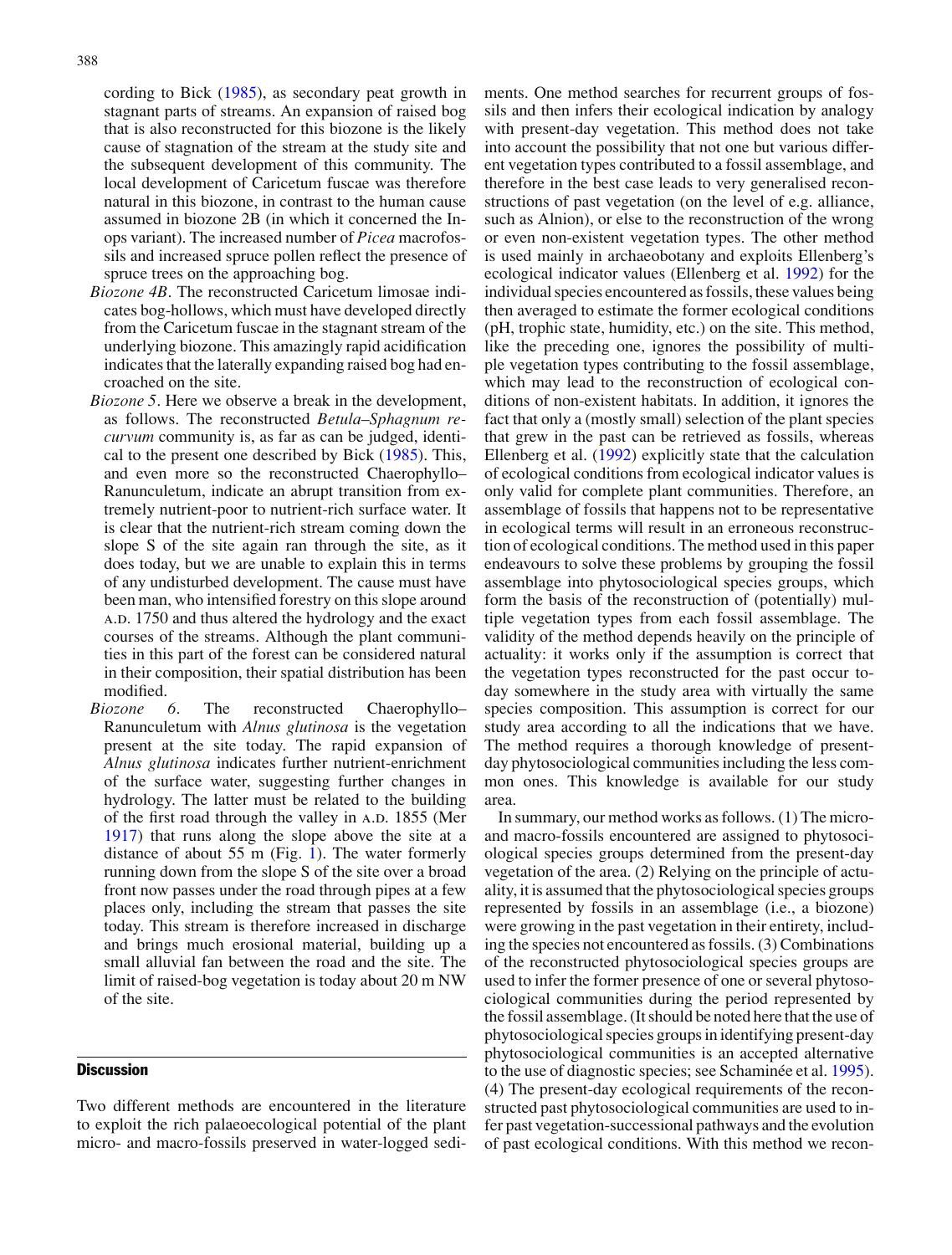structed the following environmental history of our study area:

- 1. The forest type growing at the site about 1000 b.c. is the same as that growing on the nearby slopes today, and the local stream-accompanying vegetation was the same as it is today.
- 2. At about 650 b.c. a rising groundwater table had caused a natural wet meadow at the site.
- 3. In the first century b.c., a period of dense habitation in nearby valleys (Late Iron Age), trees were felled in the close surroundings of the site. This short-lived phase of minor disturbance of the forest facilitated the immigration of *Picea*, which became established when the forest recovered in the subsequent Roman Era.
- 4. Groundwater level increased markedly during early Medieval Times, probably due to a cooler and wetter climate, and carr typical of wet oligotrophic soils replaced forest typical of drier nutrient-rich soils.
- 5. During High Medieval Times (10th–13th century) the nearby raised bog expanded laterally over the site.
- 6. Around A.D. 1750 forest exploitation started, disturbing the hydrology and causing nutrient-rich water to pass over the site. The vegetation changed abruptly.
- 7. Around A.D. 1855 a forest road was constructed (historical information) running 55 m from the site on the slope above, causing the stream to pass across the site resulting in a nutrient-rich stream-side vegetation. This is the situation today.

Some important aspects of the reconstruction of the past environment depend completely on the reconstruction of past phytosociological communities and their successional pathways. These are the minor human disturbance of the local forest in the Late Iron Age, the impact of climate on the local vegetation in early Medieval Times, the start of forestry around A.D. 1750, and the impact of road building in A.D. 1855 on the local hydrology.

**Acknowledgements** We dedicate this paper to Brigitta Ammann. Pim (W.O.) van der Knaap is especially grateful for her continual support of the scientific careers of many people of all ages and a variety of specialisations.

We thank C.R. Janssen and especially H.J.B. Birks for their perceptive reviews. This study is part of the European Union project FOSSILVA (Dynamics of forest tree biodiversity: linking genetic, Palaeogenetic and plant historical approaches; EVK2-CT-99-00036). The Institute of Plant Sciences, Bern, Switzerland provided an additional grant for pollen analysis.

## **References**

- Anderberg A-L (1994) Atlas of seeds and small fruits of Northwest-European plant species with morphological descriptions 4. Resedaceae–Umbelliferae. Swedish Museum of Natural History, Stockholm
- Berggren G (1969) Atlas of seeds and small fruits of Northwest-European plant species with morphological descriptions 2. Cyperaceae. Swedish Natural Science Research Council, Stockholm
- Berggren G (1981) Atlas of seeds and small fruits of Northwest-European plant species with morphological descriptions 3. Salicaceae–Cruciferae. Swedish Museum of Natural History, Stockholm
- Bick H (1985) Die Moorvegetation der zentralen Hochvogesen. Diss Bot 91, Cramer, Stuttgart
- Birks HJB, Birks HH (1980) Quaternary palaeoecology. Edward Arnold, London
- Braun-Blanquet J (1928) Pflanzensoziologie. Grundzüge der Vegetationskunde. Biologische Studienbücher 7. Springer, Berlin
- Braun-Blanquet J (1932) Plant sociology; the study of plant communities. McGraw-Hill, New York, London
- Braun-Blanquet J (1964) Pflanzensoziologie. Grundzüge der Vegetationskunde. 3rd edn. Springer, Berlin, Wien, New York
- Daniels FJA, Bobbink R, Braber FI, Schild R (1987) The present and past grassland vegetation of the Chajoux and Moselotte valleys (Vosges, France) 1. The present day dwarf shrub and grassland communities. Proceedings of the Koninklijke Nederlandse Akademie van Wetenschappen C 90(2):87–114
- De Valk EJ (1981) Late Holocene and Present Vegetation of the Kastelberg (Vosges, France). PhD Thesis, University of Utrecht
- Ellenberg H, Weber HE, Düll R, Wirth V, Werner W, Paulissen D (1992) Zeigerwerte von Pflanzen in Mitteleuropa. Scripta Geobot 18
- Fægri K, Iversen J (1989) Textbook of pollen analysis, 4th edn. Wiley, Chichester
- Große-Brauckmann G (1968) Einige Ergebnisse einer vegetationskundlichen Auswertung botanischer Torfuntersuchungen, besonders im Hinblick auf Sukzessionsfragen. Acta Botanica Neerlandica 17:59–69
- Große-Brauckmann G (1976) Zum Verlauf der Verlandung bei einem eutrophen Flachsee (nach quartärbotanischen Untersuchungen am Steinhuder See) II. Die Sukzessionen, ihr Ablauf und ihre Bedingungen. Flora 165:415–455
- Große-Brauckmann G (1986) Analysis of vegetative plant macrofossils. In: Berglund BE (ed) Handbook of Holocene palaeoecology and palaeohydrology. Wiley, Chichester, pp 591–618
- Jager ME (1976) Onderzoek naar bron- en beekbegeleidende vegetaties in de bossen ten Westen van de Grande Crêtes, Hoge Vogezen, Frankrijk. Werkgroep Vogezen Research Report 23A. University of Utrecht
- Janssen CR (1967) Stevens Pond: A postglacial pollen diagram from a small typha swamp in northwestern Minnesota, interpreted from pollen indicators and surface samples. Ecol Monogr 37:145–172
- Janssen CR (1986) The use of local pollen indicators and of the contrast between regional and local pollen values in the assessment of the human impact on vegetation. In: Behre K-E (ed) Anthropogenic indicators in pollen diagrams. Balkema, Rotterdam, pp 203–208
- Janssen CR, Birks HJB (1994a) Recurrent groups of pollen types in time. Rev Palaeobot Palynol 82:165–173
- Janssen CR, Birks HJB (1994b) Examples of recurrent groups of pollen and macrofossils in space and time delimited by simple discriminant functions. In: Lotter AF, Ammann B (eds) Festschrift Gerhard Lang – Beiträge zur Systematik und Evolution, Floristik und Geobotanik, Vegetationsgeschichte und Paläoökologie. Diss Bot 234, Cramer, Stuttgart, pp 337–351
- Janssen CR, Braber FI (1987) The present and past grassland vegetation of the Chajoux and Moselotte valleys (Vosges, France) 2. Dynamic aspects and origin of grassland vegetation in the Chajoux valley, interpreted from the contrast between regional and local pollen deposition of dominant pollen types and the distribution of pollen indicators in pollen diagrams. Proceedings of the Koninklijke Nederlandse Akademie van Wetenschappen, C 90(2):115–138
- Janssen CR, Punt W (1998) Fourty years pollen morphology and terrestrial Quaternary palaeobotany and palynology 1959–1998. LPP Contributions Series 11. LPP Foundation, Utrecht
- Kalis AJ (1984a) Fôret de La Bresse. Vegetatiekundige en pollenanalytische onderzoekingen naar de bosgeschiedenis van een centraal-europees middelgebergte. PhD Thesis, University of Utrecht